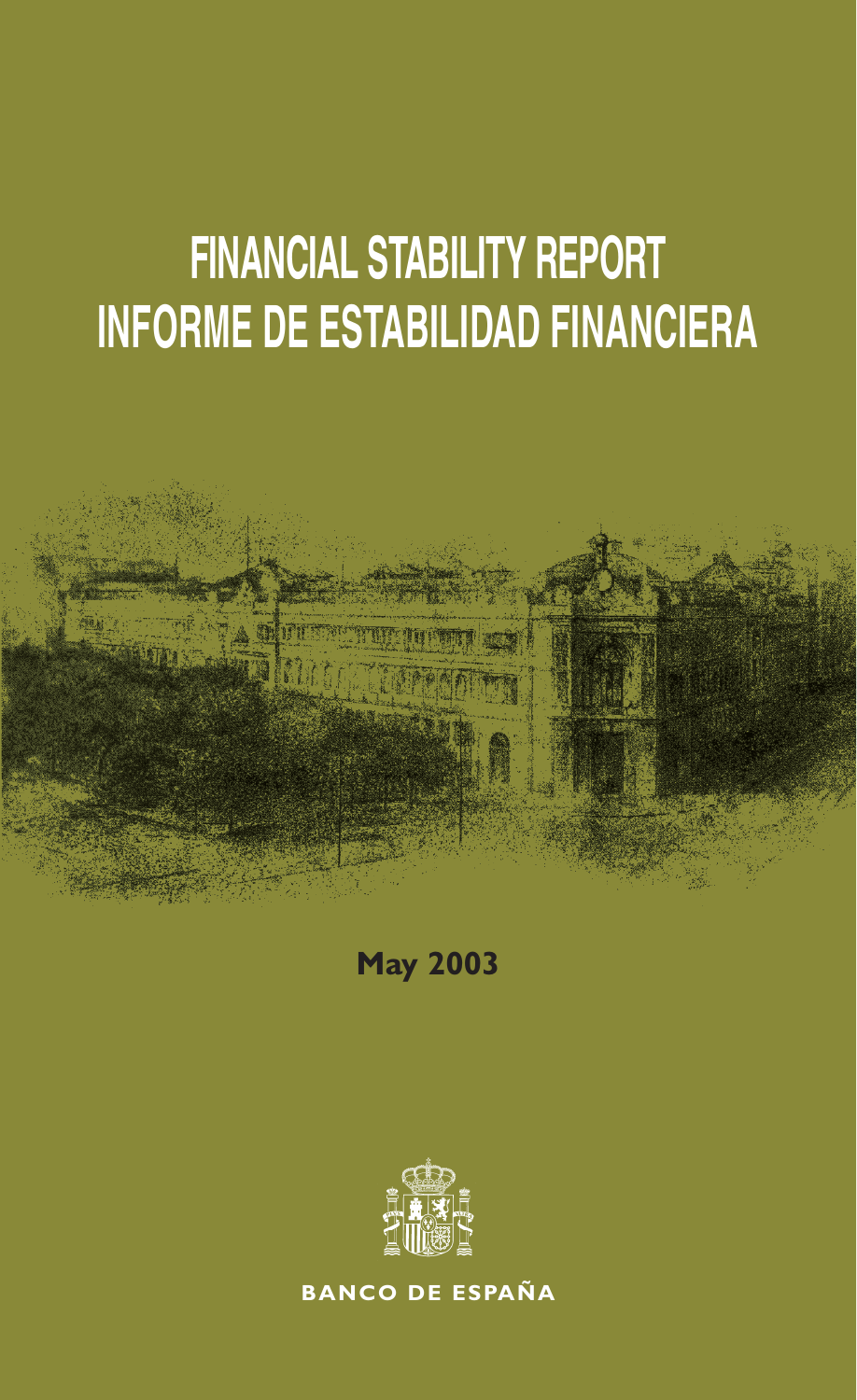# **FINANCIAL STABILITY REPORT INFORME DE ESTABILIDAD FINANCIERA**

**May 2003**



**BANCO DE ESPAÑA**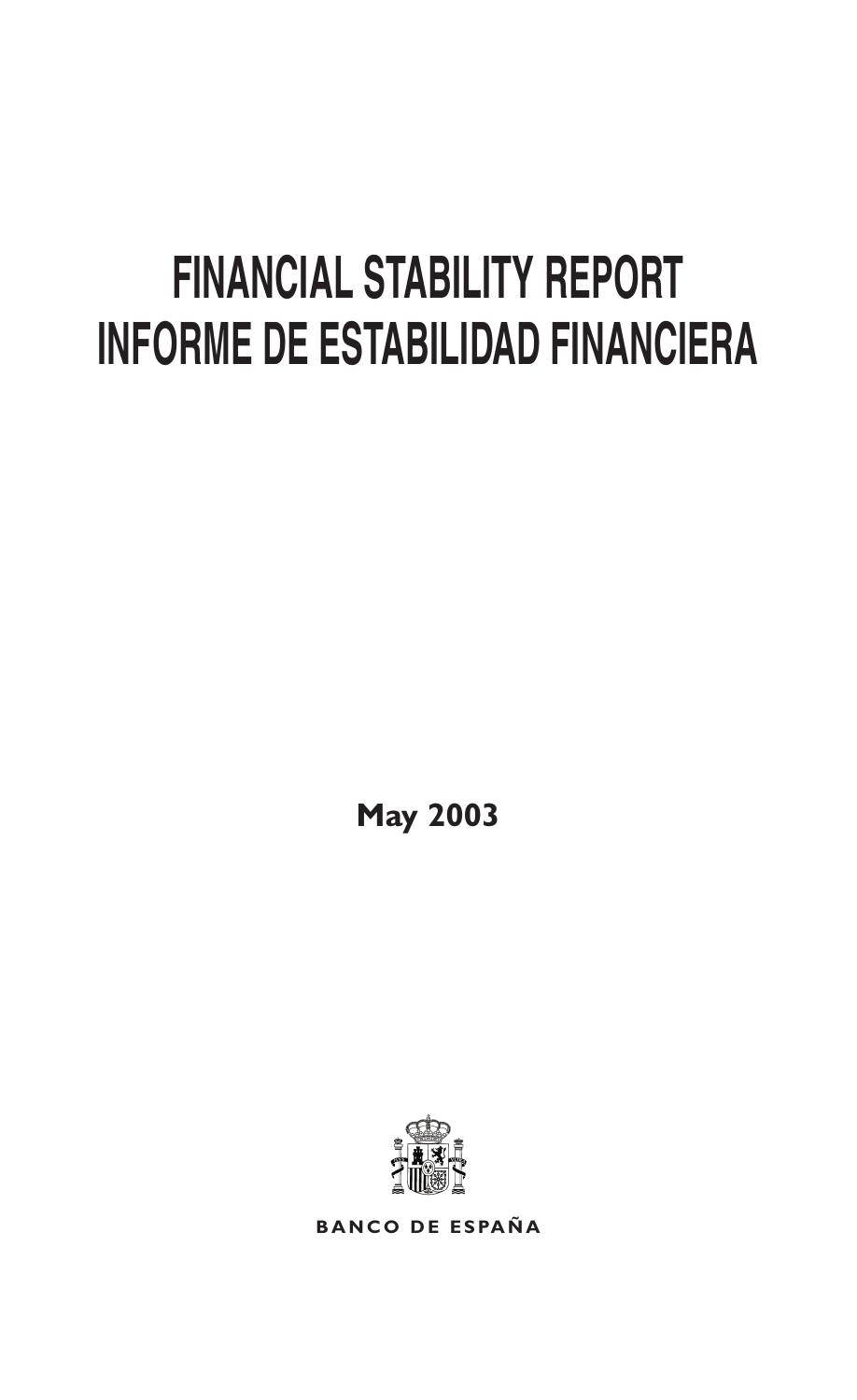The content of all articles bearing the author's name is the sole responsibility of said author. It does not necessarily reflect the views of the Banco de España or of any of its bodies, unless otherwise stated.

Reproduction for educational and non-commercial purposes is permitted provided that the source is acknowledged

> © BANCO DE ESPAÑA, Madrid, 2003 Depósito legal: M. 52740-2002

Printed in Spain by Artes Gráficas Coyve, S. A.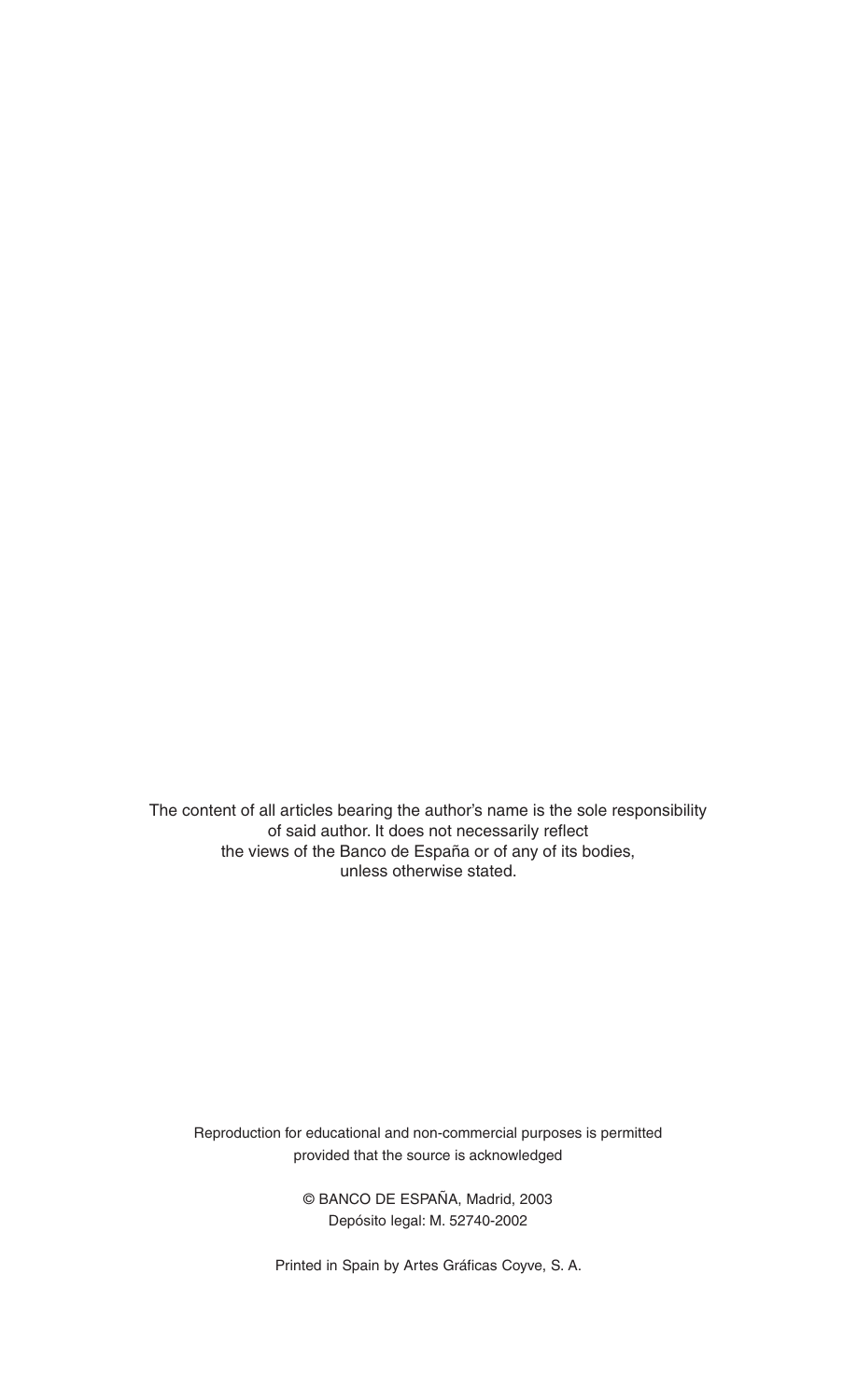### **INTRODUCTION**

The year 2002 was not an easy one for Spanish deposit institutions (banks, savings banks and credit co-operatives). The slowdown in economic growth in Spain, difficulties in foreign business, the less favourable interest rate environment, the high degree of competition among institutions, falling stock markets and the substantial depreciation in the Latin American currencies all impacted on their profit and loss accounts. Despite this unfavourable scenario, the overall decline in profits was moderate, demonstrating the resilience of the Spanish banking system. Moreover, solvency levels remain high.

The environment the institutions will be operating in this year is marked by considerable uncertainty. Bank managers will thus need to make a considerable effort to control risks and to attain higher levels of efficiency.

#### *Banking risks*

As regards *credit risk,* the doubtful assets of Spanish deposit institutions have, since the last Financial Stability Report (FSR), continued to increase, in line with the slowdown in economic activity in Spain and with the difficulties in certain countries in which Spanish banks are present.

Despite the difference between the level of the doubtful assets ratio for business in Spain and foreign business, the relatively high weight of business in Spain means that the behaviour of doubtful assets basically depends on the Spanish business cycle which has, until now, shown greater resilience than in most other European countries.

Doubtful assets ratios in Spain are holding practically steady at low levels, both in the case of lending to corporations and in that of lending to households. However, given the strong growth of lending in recent years, the medium-term sustainability of such low doubtful assets ratios can be questioned.

Credit to the private sector continues to grow at high rates, particularly mortgage lending, which is used largely to finance house purchases by households. The strong growth in house prices and low interest rates help explain this behaviour. Lending to non-financial corporations is growing at more moderate rates in line with the cyclical position of the Spanish economy. There are no signs of restrictions in the institutions' lending policy, although these may be emerging in other European countries.

The growing indebtedness of Spanish households and the behaviour of house prices should be cause for reflection for institutions that are expanding their lending at high rates, in particular, to finance construction and property development. It is time for institutions to be especially prudent when granting mortgages, even though the doubtful assets ratio is low, both in absolute terms and from a historical viewpoint.

The trend in the loan portfolio and in private-sector creditors (basically sight and time deposits) is forcing institutions to seek external financing, thereby giving rise to new management challenges.

Turning to *market risk,* the performance of stock markets has been unfavourable since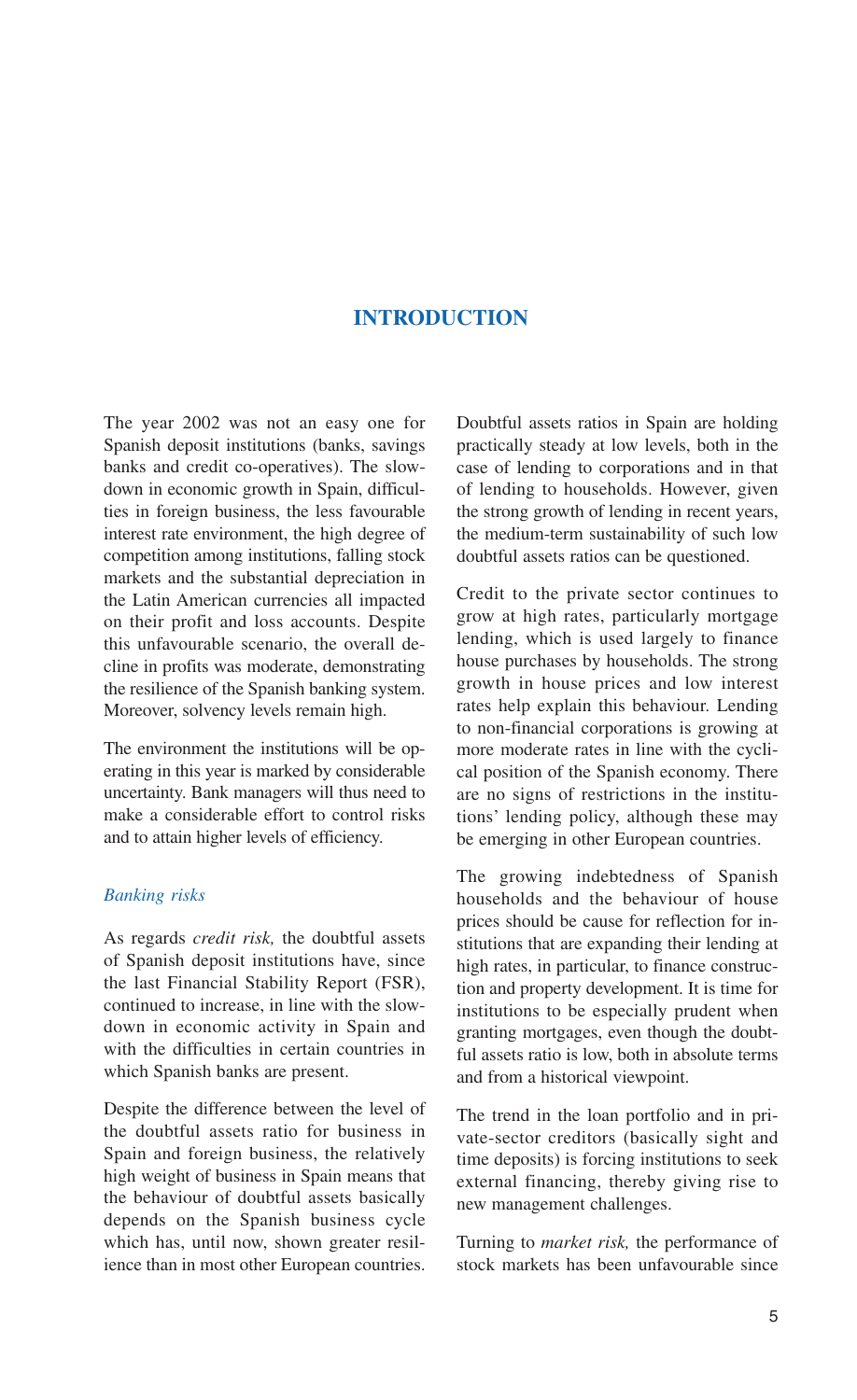the last FSR. In addition to the fall in indices there has been an increase in volatility, stemming from the uncertainty over the prospects for sustained recovery in world economic growth.

The depreciation of the Latin-American currencies has contributed to a decline in the size of bank balance sheets and has eroded the own funds of institutions with a significant presence in Latin America.

#### *Profitability*

Banking risk developments affected the profit and loss accounts of Spanish institutions which, in line with what was stated in the last FSR, showed a slight fall in net income. The return on equity also declined, although it was clearly above that on longterm government debt.

The less favourable environment within which the institutions operate eroded margins. There were declines in absolute terms and relative to average total assets in the net interest income and the gross income while the net operating income was virtually stagnant. Despite the increase in doubtful assets, the provisions for bad debts held relatively steady because the statistical provisions declined (thereby demonstrating the countercyclicality of the Spanish statistical provision).

An important factor in the earnings performance of some large institutions was containment of operating expenses, which contributed significantly to the maintenance of the net operating income, offsetting the less favourable developments in the net interest and gross income. However, this containment was not common to all deposit institutions; in a substantial number these expenses continued to grow at a high rate, clearly above inflation, causing their efficiency ratios to worsen.

Given the increase in doubtful assets, the high uncertainty in securities markets, the low-interest-rate environment and strong competition, the institutions should make increasing efficiency and, in particular, the control of overheads the key variable in their strategy for the current year. And this without, of course, neglecting adequate credit-risk management, given the substantial growth in credit to the private sector, and, in particular, special attention to the quality of credit portfolios.

In comparison with European ones, Spanish institutions are still in a relatively favourable position. Their greater specialisation in retail business resulted in higher returns and lower default rates in 2002.

#### *Solvency*

As already mentioned in the last FSR, the solvency ratios of Spanish institutions are high, and substantially above the minimum levels required by banking regulators. With respect to December 2001 there was a slight decline in solvency ratios, owing to slower growth of own funds, although the growth of risk-weighted assets also moderated considerably.

The statistical fund, as a percentage of credit to the private sector, continued to increase, although at more moderate rates than in the previous year. This fund helps to reinforce the soundness and stability of the Spanish banking system by covering expected losses in the institutions' credit portfolios.

The slower growth in own funds, their composition and the uncertainty over their future behaviour must be taken into account by the institutions, especially those whose profits have declined, when they set their dividend policy.

In sum, Spanish deposit institutions face some important challenges in 2003. Although their profits and solvency levels are high, they should be especially prudent when granting certain types of loan and should endeavour to contain their operating expenses. Increasing efficiency will be crucial to the earnings performance of the institutions in an environment of low interest rates and high uncertainty over economic developments.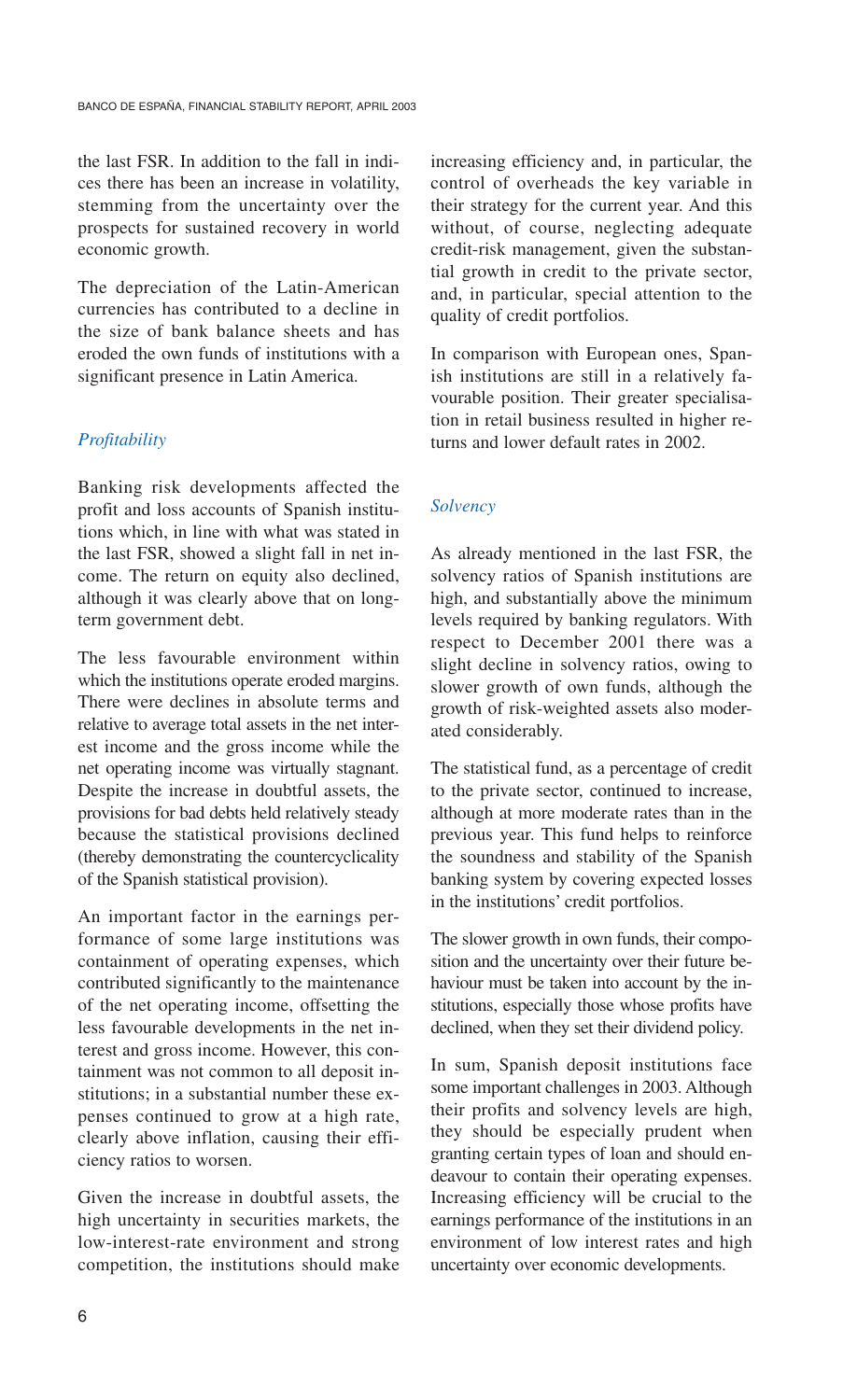## **CHAPTER I Banking risks**

#### **I.1. Introduction to Spanish deposit institutions' risk**

The growth of Spanish deposit institutions' balance sheets has continued to slow down in line with the comments in the last Financial Stability Report (FSR). Credit to the private sector is growing more slowly (1), against a background of moderation in economic activity in Spain and, especially, abroad. Also, there was a further decline in the relative weight of foreign business.

#### *Consolidated balance sheets*

In the year to December 2002, the total assets of Spanish deposit institutions grew by 0.7 %, almost seven percentage points less than in the previous year (2). This confirms the slowdown that commenced in mid-2001, which was mentioned in the last FSR. However, there are significant differences between business in Spain and foreign business.

While the growth of business in Spain slowed (to 8.1  $\%$  from 13.5  $\%$ ), total assets of foreign business declined by 23.5 % (–8.9 % in 2001). The weight of foreign business in total business was 17.8 %, almost six percentage points down on the previous year, ten points down on 2000 and approximately the same as in December 1998, just before the significant expansion in Mexico and Brazil.

The decline in foreign business should not be attributed solely to reduced activity abroad, since the depreciation suffered by the main Latin-American currencies has an "exchange rate effect" on bank balance sheets, which means that they decline, without there necessarily being any reduction in activity (3).

As regards the structure of *assets,* the relative weight of credit to the private sector increased by somewhat more than three percentage points to 56.9 %. This notwithstanding, the growth of this item slowed to 6.7 % from 11.4 % in the previous year.

Meanwhile, doubtful assets grew by 13 %, as against a reduction of 4.2 % in 2001. This was attributable as much to their behaviour in Spain, where they grew at a rate of 19.6 % (9.7 % in 2001), as to that abroad, where they grew by 4.7 % (reduction of 17.5 % in 2001). Yet the doubtful assets ratio increased by less than 0.1 percentage point, from 1.38 % to 1.45 %. The rise in the doubtful assets ratio was greater in foreign business (from  $3.76\%$  to  $4.99\%$ ) than in business in Spain (from 0.92 % to 0.97 %), partly as a result of the difficulties in Argentina.

Financing to public authorities fell by 11.6 % (as against an increase of 1.4 % in

<sup>(1)</sup> Credit to the private sector, for the purposes of this Report, includes financing to residents and non-residents other than credit institutions and public authorities. It includes both loans and fixed-income securities.

<sup>(2)</sup> Unless otherwise stated, the amounts relate to December 2002 and comparisons are always between that month and December 2001.

<sup>(3)</sup> In fact, in the case of business in Latin America, most of the decline is explained by currency depreciation.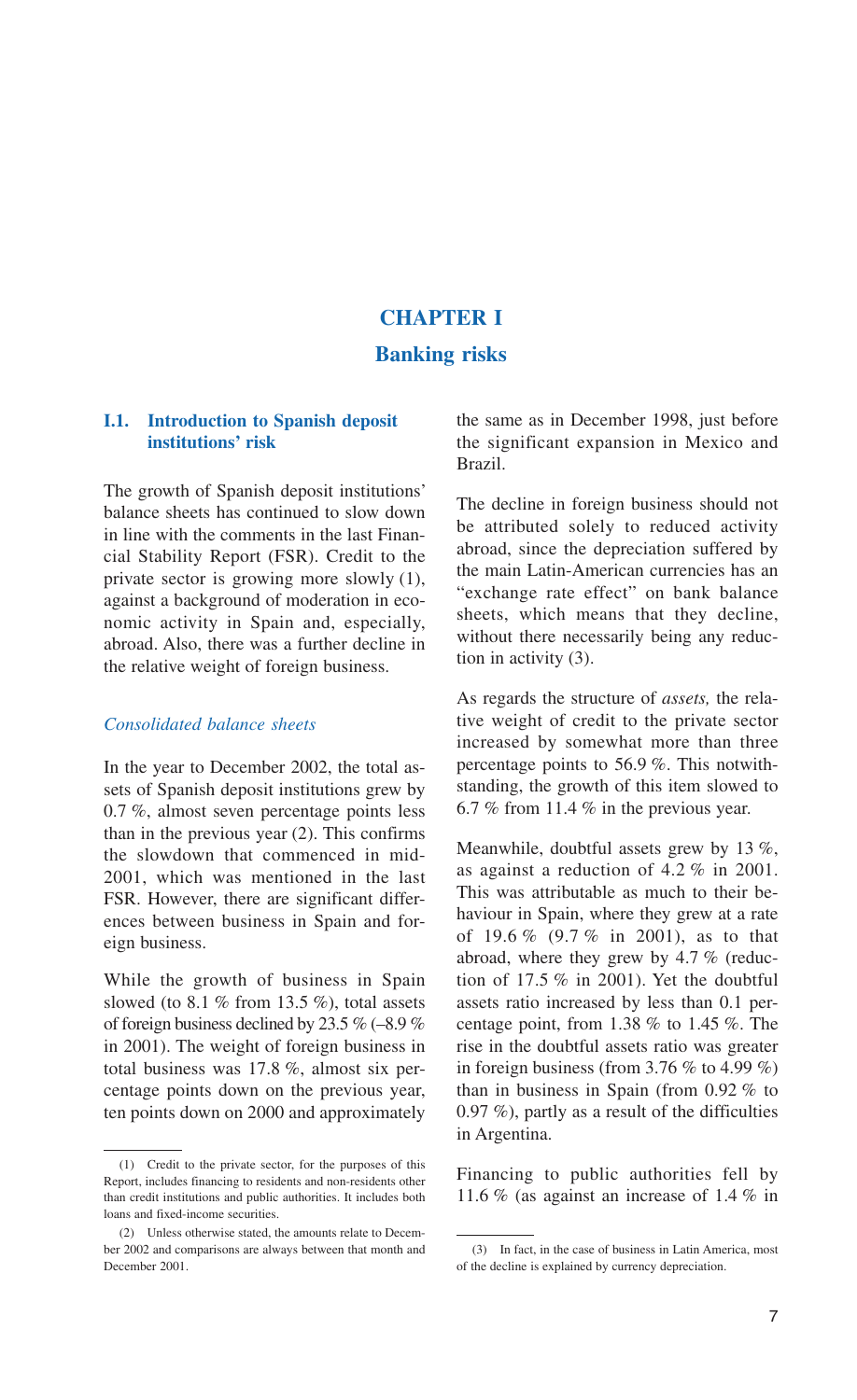| <b>ASSETS</b>                                 | Dec-01              | $Dec-02$ | Relative<br>weight<br>$Dec-02$<br>(% ) | Chg.<br>$D-02I$<br>$D-01$<br>$(\%)$ | <b>LIABILITIES</b>                   | $Dec-01$ | Dec-02              | Relative<br>weight<br>$Dec-02$<br>(% ) | Chg.<br>$D-02I$<br>$D-01$<br>$(\%)$ |
|-----------------------------------------------|---------------------|----------|----------------------------------------|-------------------------------------|--------------------------------------|----------|---------------------|----------------------------------------|-------------------------------------|
| Cash on hand on deposit at Central Banks      | 34.767              | 27,719   | 1.9                                    | $-20.3$                             | <b>Central Banks</b>                 | 13.938   | 22,836              | 1.6                                    | 63.8                                |
| Due from credit institutions                  | 178,766             | 180.924  | 12.4                                   | 1.2                                 | Due to credit institutions           | 249.310  | 246,761             | 16.9                                   | $-1.0$                              |
| Credit to public authorities                  | 57.154              | 48.981   | 3.4                                    | $-14.3$                             | Creditors from public authorities    | 41.336   | 46.059              | 3.2                                    | 11.4                                |
| Credit to private sector                      | 726,106             | 775,683  | 53.2                                   | 6.8                                 | Customer deposits                    | 766.490  | 767,910             | 52.7                                   | 0.2                                 |
| Fixed-income portfolio                        | 245,368             | 227.966  | 15.6                                   | $-7.1$                              | Marketable debt securities           | 107,288  | 110,381             | 7.6                                    | 2.9                                 |
| Doubtful assets                               | 10.943              | 12.371   | 0.8                                    | 13.0                                | Other liabilities                    | 42.136   | 39,817              | 2.7                                    | $-5.5$                              |
| Equity portfolio                              | 55,838              | 53,279   | 3.7                                    | $-4.6$                              | Accrual accounts                     | 24,856   | 20,237              | 1.4                                    | $-18.6$                             |
| Property and equipment                        | 28.635              | 25,868   | 1.8                                    | $-9.7$                              | Provisions                           | 56.402   | 52.661              | 3.6                                    | $-6.6$                              |
| Goodwill in consolidation                     | 19,308              | 18,577   | 1.3                                    | $-3.8$                              | Negative difference in consolidation | 136      | 206                 | 0.0                                    | 50.8                                |
| Intangible assets                             | 1.956               | 1.622    | 0.1                                    | $-17.1$                             | Subordinated debt                    | 30.324   | 31.238              | 2.1                                    | 3.0                                 |
| Own stakes and shareholders                   | 536                 | 293      | 0.0                                    | $-45.4$                             | Minority interest                    | 22.078   | 20.536              | 1.4                                    | $-7.0$                              |
| Other assets                                  | 52.601              | 47.674   | 3.3                                    | $-9.4$                              | Capital stock                        | 8.435    | 8.594               | 0.6                                    | 1.9                                 |
| Accrual accounts                              | 27,952              | 23,101   | 1.6                                    | $-17.4$                             | Reserves                             | 56.748   | 59.092              | 4.1                                    | 4.1                                 |
| Prior year's losses at the controlling entity | 265                 | 389      | 0.0                                    | 46.9                                | Reserves at consolidated companies   | 15.112   | 18.992              | 1.3                                    | 25.7                                |
| Losses at consolidated companies              | 7.087               | 12.532   | 0.9                                    | 76.8                                | Net income                           | 12.694   | 11.662              | 0.8                                    | $-8.1$                              |
|                                               |                     |          |                                        |                                     | Group                                | 10.722   | 9,860               | 0.7                                    | $-8.0$                              |
| <b>TOTAL ASSETS</b>                           | 1,447,460 1,457,177 |          | 100.0                                  | 0.7                                 | <b>TOTAL LIABILITIES</b>             |          | 1,447,460 1,457,177 | 100.0                                  | 0.7                                 |
| <b>Memorandum item:</b>                       |                     |          |                                        |                                     |                                      |          |                     |                                        |                                     |
| Credit to private sector                      | 776.465             | 828.499  | 56.9                                   | 6.7                                 |                                      |          |                     |                                        |                                     |
| Exposure to public authorities                | 243.025             | 214,772  | 14.7                                   | $-11.6$                             |                                      |          |                     |                                        |                                     |

**Table I.1.** *Consolidated balance sheet of Spanish deposit institutions. €m and %*

December 2001), which entailed a fall of two percentage points (p.p.) in its relative weight. This fall was basically attributable to foreign business, whose relative weight declined by 4 p.p.

The equity portfolio, in line with the long decline in share prices, shrank at a rate of 4.6 %. Goodwill, after growing strongly up to the end of 2000, fell by 3.8 % in 2002, extending the downward trend that started in late 2001. Its accelerated amortisation following the principle of prudence, the absence of significant acquisitions and the sale of holdings were responsible for this behaviour.

Turning to *liabilities,* the relative weight of customer deposits fell by 0.3 p.p., the slowdown in this item being most notable (0.2 % as against 12.6 % in 2001). Interbank financing declined slightly, while marketable debt securities grew at a moderate rate.

Subordinated debt, which has grown significantly in recent years, slowed considerably (3 % as against 34.1 % in 2001), while preference shares fell by 4.7 %.

Own funds held steady at a relative weight of 7.9 %, while the net income attributed to the group fell by 8 %, confirming the trend already noted in the last FSR. This highlights the understandable difficulty the institutions are having in maintaining the high earnings growth of recent years in an environment of lower interest rates, slowing economic growth and high uncertainty at the international level.

Despite the significant moderation in credit to the private sector, the virtual stagnation of customer deposits resulted in a substantial increase in the spread between the former and the latter (up from  $0.7\%$  to  $4.2\%$ ) (4). In this situation an assessment of lending growth objectives would be desirable, with account taken of the growth of traditional deposits and the cost associated with recourse to the private fixed-income market.

#### *Evolution of risks*

*Credit to the private sector* in Spain showed sustained growth in 2002. Lending to

<sup>(4)</sup> Calculated as credit to the private sector less customer deposits as a percentage of total assets.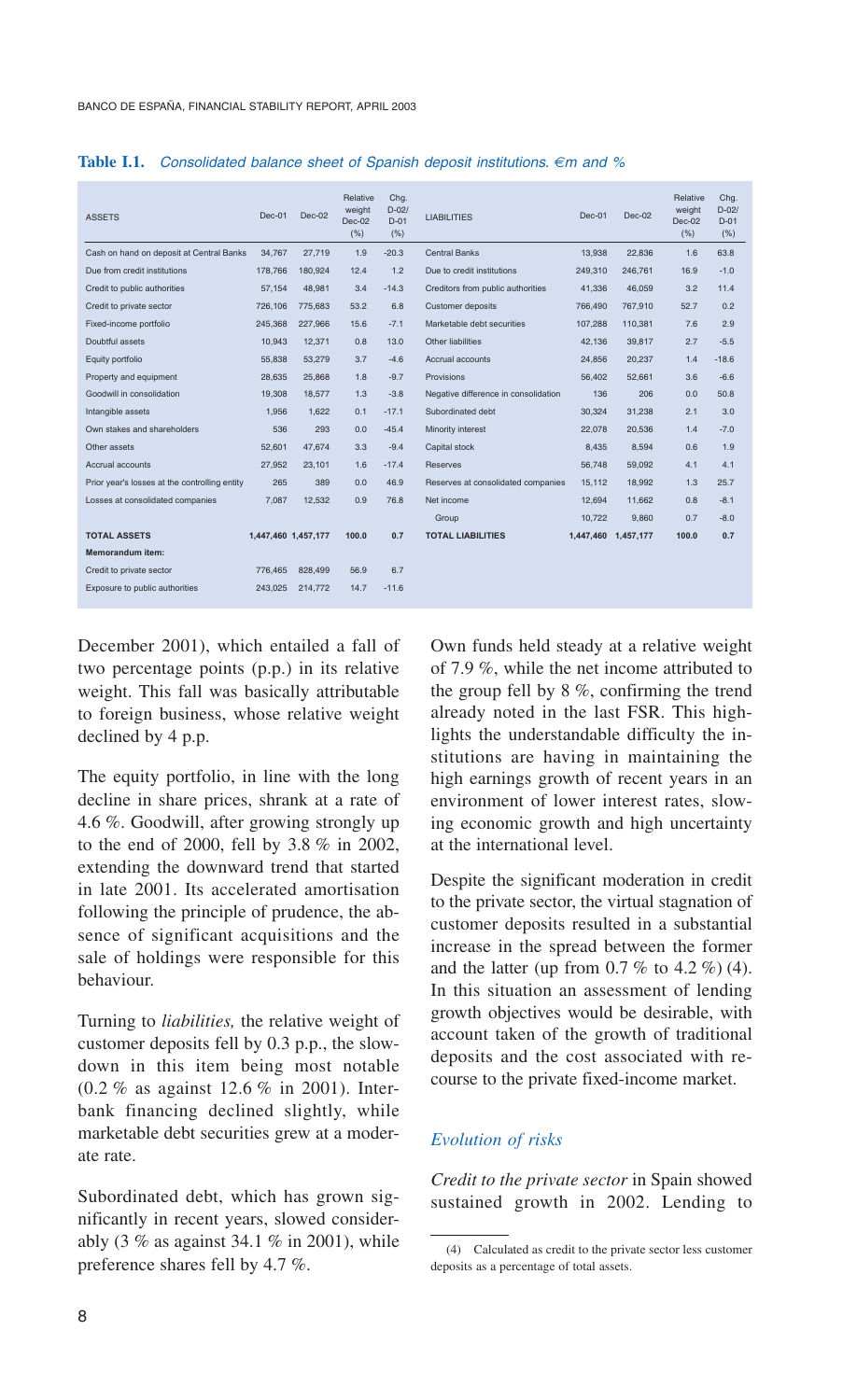**Chart I.1.** *Annual rate of change of financing to households and productive activities (%). Banks and savings banks*



households to purchase houses (Chart I.1) continued to expand at high rates, consistent with the high growth in house prices (17.4 % in December 2002) and with historically low nominal and real interest rates.

The slower growth in the financing of productive activities is in accord with more moderate GDP growth rates. Despite this behaviour, it does not appear to be the case that a restrictive lending policy on the part of deposit institutions is making it difficult for corporations to raise funds, in contrast to the situation in some European countries  $(5)$ .

Chart I.1 shows that, during 2002, credit to construction and property development accelerated significantly, in response to lower interest rates and high growth in house prices. Given the cyclical position of the economy and property market developments, the institutions, in particular those expanding their lending at higher rates, should exercise utmost caution in their lending policies.

*Doubtful assets* continued to increase, especially those associated with lending to non-residents, yet the doubtful assets ratios classified by use of credit held practically unchanged, with the sole exception of a slight rise in that for consumer credit

#### **Chart I.2.** *Doubtful assets ratio by use of credit (%). Deposit institutions*



(Chart I.2). However, given the strong growth in credit in recent years, institutions must be mindful of the difficulty of keeping doubtful assets ratios so low in the medium term.

Central Credit Register (CCR) data enable doubtful assets ratios to be seen from a broad time perspective, distinguishing between legal entities (companies, including sole proprietors) and individuals (Chart I.3). The current doubtful assets ratios are very low, particularly for individuals, this being the business segment in which the institutions are growing most. The doubtful assets ratios in this latter segment have been substantially lower than those of companies during the latest business cycle.

There are some worrying elements in the behaviour of the *housing* market, when it is considered in relation to the trend growth in household indebtedness, the economic slowdown and, more recently, the growth of credit to construction and property development. However, the level of interest rates, the behaviour of house prices in the last recession, the average level of mortgage debt and the performance of doubtful assets ratios are factors that reduce this concern to some extent.

As already mentioned, there is a substantial difference between the level of the doubtful assets ratio for business in Spain and that for foreign business. Despite the internationalisation of Spanish institutions, mainly accounted for by the two major banking groups, the bulk of their financial assets are

<sup>(5)</sup> These restrictive policies (and, in particular, their extreme of a credit crunch) are usually associated with solvency ratios very close to the regulatory minimum or with a substantial deterioration in loan quality. As seen throughout the FSR, this is clearly not the situation of Spanish institutions.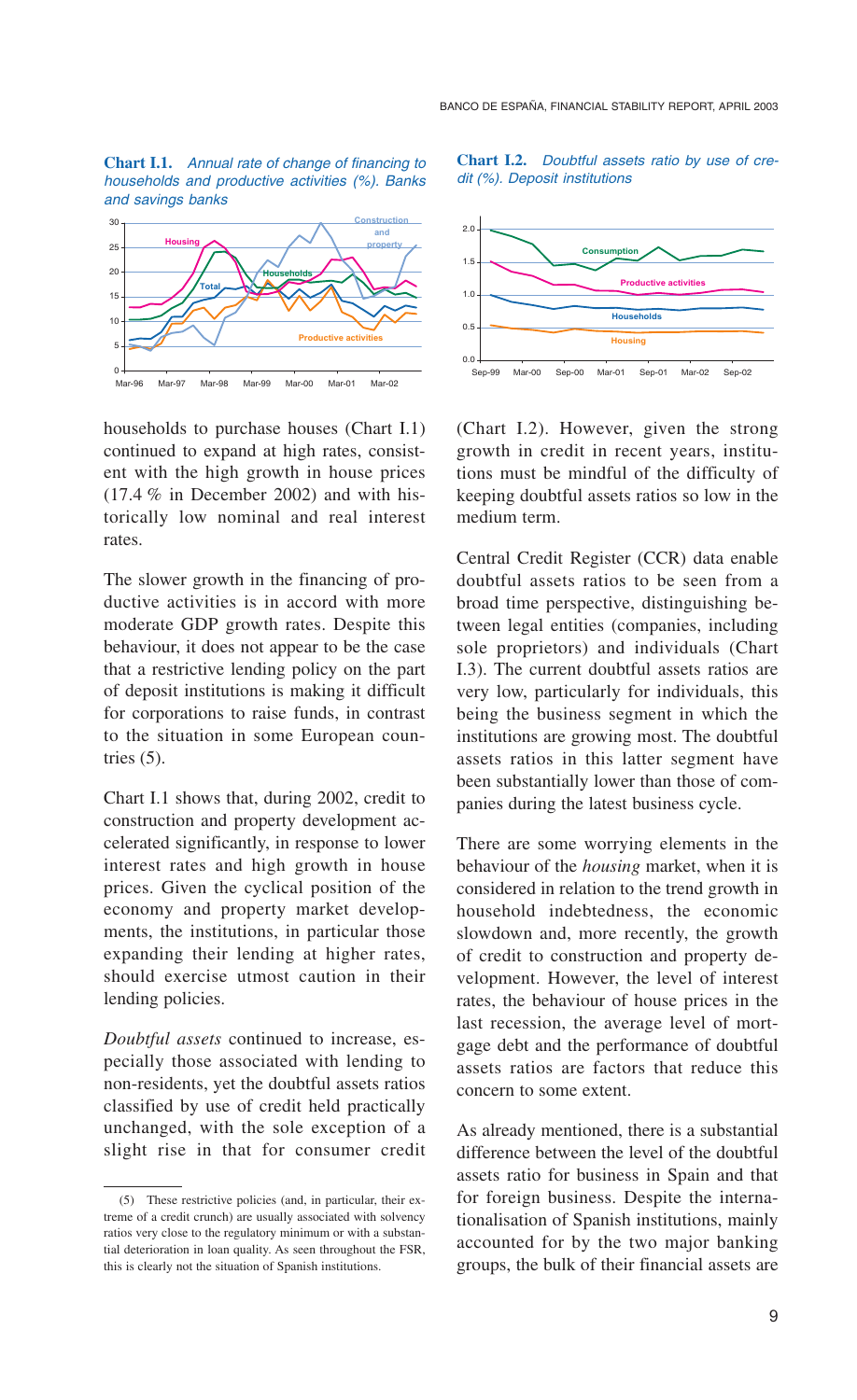#### **Chart I.3.** *Doubtful assets ratios. Companies and individuals (%). Deposit institutions*



still situated in Spain (Chart I.4). This explains why the total doubtful assets ratio is still much closer to that for business in Spain and why the credit risk of Spanish institutions depends largely on the Spanish business cycle.

Chart I.4 also shows the smaller presence of Spanish institutions in the rest of the European Union and, among the emerging countries, their concentration in Latin America. 70 % of the financial assets in Latin America are in Mexico and Chile, two of the most stable countries in the region.

The *appreciation of the euro* against the dollar and, in particular, against the *Latin-American currencies* entailed a change in the composition of total assets with respect to 2001; business in Spain gained some five percentage points and the rest of the EU one point, at the expense of Latin America and the rest of the world.

The smaller relative exposure to Latin America has been accompanied, since October 2002, by an improvement in credit risk, as measured by sovereign spreads, which has been especially marked in the case of Brazil. However, in other countries of the region in which Spanish banks have a smaller presence, spreads have widened or remain high (Chart I.5).

The uncertainty surrounding economic recovery and the difficulties in some sectors have continued to depress stock markets, while increasing volatility.





#### **I.2. Credit risk**

Doubtful assets are increasing on account of the slowdown in economic growth in Spain and, especially, because of the difficulties of certain countries in which Spanish banks are present. That said, the fall in interest rates and strong credit growth have helped to keep doubtful assets ratios virtually unchanged since the last FSR.

#### **I.2.1. Impact of the macroeconomic context**

#### **I.2.1.1. Spain and the euro area**

The latest available data confirm the slowdown in the rate of growth that characterised activity in most of the European economies. In 2002, GDP in the euro area grew by 0.8 %, significantly down from the 1.4 % rate recorded in 2001. In *Spain,* the rate of growth remained above the European average, at 2 %.

Despite the relatively favourable behaviour of the Spanish economy last year, its future course will not be unaffected by international economic developments. Also, in the medium term the risks noted in the last FSR persist. Thus, the indebtedness of the non-financial private sector continued to rise, although that of firms at more moderate rates, and house prices have shown no signs of slowing. The inflation differential vis-à-vis the euro area, meanwhile, is still more than one percentage point. However,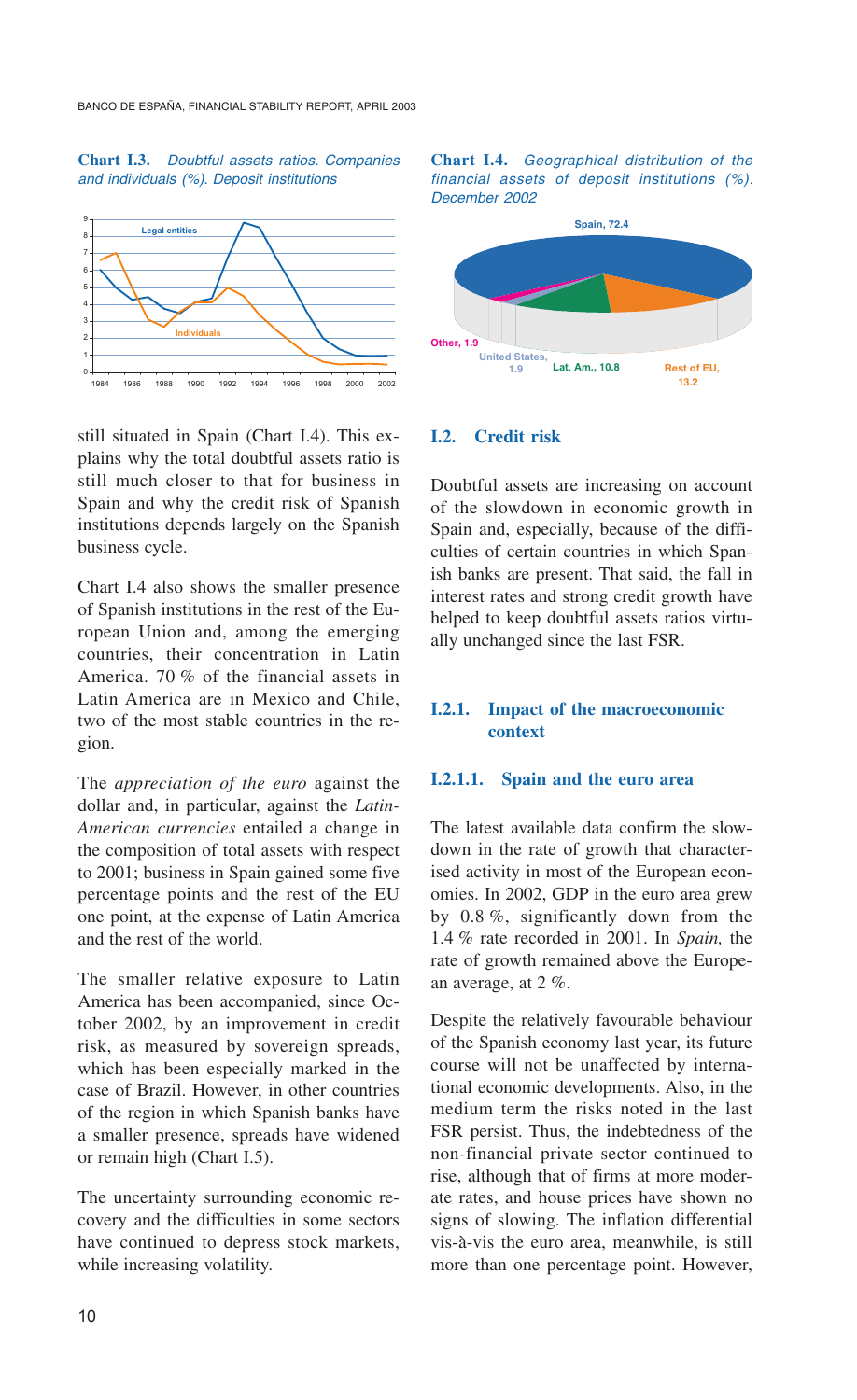#### **Box I.1**

#### **Comparison of the size and efficiency of the financial systems of the main emerging regions**

Numerous economic studies have recently supported the idea that the development of the financial sector contributes significantly to economic growth. Some of the channels that give rise to this relationship are the ability to attract savings capable of being used in profitable investment projects, the management of credit risk and the increase in total factor productivity stemming from a more efficient intermediation of funds. The empirical literature shows that the financial systems of the emerging countries are generally smaller in size than would be commensurate with their GDP *per capita.* This is the case principally in Eastern Europe and Latin America, and less so in Asia. This, together with the existence of a domestic bias in the allocation of savings, shows the importance for the emerging countries of developing their domestic financial systems to promote economic growth.

There are two characteristics particularly relevant to comparisons of the degree of financial development of the three main emerging regions: the *size* of financial systems and their *efficiency* relative to GDP (1). Also, there are two frequently used indicators: 1) financial depth in the broad sense, measured as the sum of liquid liabilities, the outstanding amount of public and private domestic fixed-income and the capitalisation of local stock markets; and 2) domestic credit to the private sector, which measures not just the size, but also the efficiency of financial intermediation, insofar as such credit is more productive than that granted to the public sector. However, this latter indicator is somewhat imperfect and is usually only used for emerging countries, where the financial information is less complete.

The first feature that stands out when the financial systems of South-East Asia, Eastern Europe and Latin America are compared is their different *depth.* The Latin-American financial systems are, on average, much smaller than the Asian ones even after the 1997 crisis, although they are only somewhat smaller than those of the Eastern European countries. The order of magnitude speaks for itself: while the Latin-American and Eastern-European financial systems did not on average exceed 100 % of GDP in 2000, in Asia they were more than 250 % of GDP, comparable to their size in EU countries. It is notable that this greater development affects all segments of the financial system, not just banking, but also the financial markets (Chart A). It is interesting to see that Asia not only has a deeper financial system, but also that there is a greater balance between its banking system and capital markets, although the differences have been substantially reduced with the development of the domestic debt markets in Latin America and, to a lesser extent, in Eastern Europe.

*Domestic credit to the private sector* also varies greatly from one region to another. In Latin America, as a percentage of GDP (Chart B), domestic credit to the private sector is less than half the Asian level (scarcely 40  $\%$  of GDP), although it is higher than in Eastern Europe (around 20 %). Among the reasons that have been analysed to explain this relative lack of credit in Latin America, and especially in Eastern Europe, are the high level of real interest rates, the frequency of banking crises and consequent accumulation of doubtful assets and crowding out by credit to the public sector.

The differences between the financial systems of the three regions are also thrown into relief when the *structure of bank ownership* is analysed. While in Latin America and Eastern Europe public-sector participation in banking has diminished considerably over the last decade, to below 20 % of total assets, in Asia public-sector banks still hold around 40 % of total assets. By contrast, the holdings of foreign banks have increased substantially in Latin America, and even more so in Eastern Europe, to reach average levels of more than 40 % of total assets; in Asia their holdings amount to no more than 10 %.









<sup>(1)</sup> A more detailed analysis can be found in A. García Herrero, J. Santillán, S. Gallego, L. Cuadrado and C. Egea: *"Latin-American Financial Development in Perspective"* and in S. Gallego, A. García Herrero and J. Saurina: *"The Asian and European Banking Systems: The case of Spain in the quest for development and stability";* Banco de España Working Papers 0216 and 0217, respectively.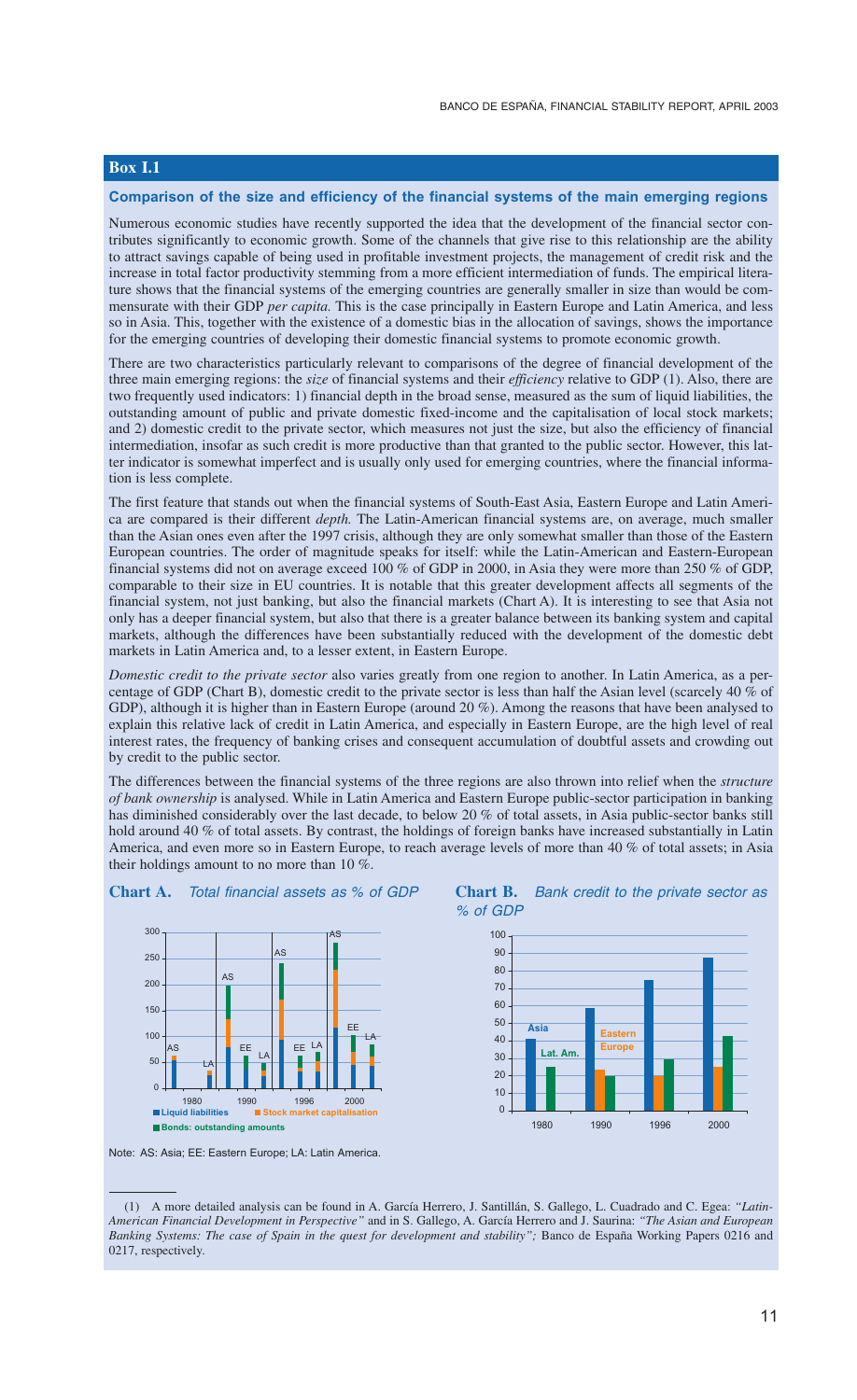#### **Chart I.5.** *Sovereign spreads (basis points)*



Source: Bloomberg.

the reductions in interest rates, at the end of 2002 and again this year, have helped relieve the debt burden on firms and households.

#### *Non-financial corporations*

In 2002, the gross operating profit of the corporations that report to the Central Balance Sheet Data Office (CBSO) grew by 4.6 %, a higher rate than in the previous year. The ordinary net profit, which includes financial revenue and financial costs, grew at a higher rate  $(7.6\%)$  as a consequence of the favourable performance of financial costs.

However, the positive performance of financial costs was not sufficient to offset the significant provisions that some of these firms, especially the largest ones, had to make, basically in the first half of last year, to cover expected losses on foreign investments, as mentioned in the last FSR. As a result, the net profit of the firms reporting to the CBSO was down 31.2 % from the previous year.

*Profitability* ratios (calculated excluding extraordinary items) improved in 2002. The ordinary return on investment rose from 7.9 % to 9 % and that on equity from 10.1 % to 12.9 %. This, together with the fall in the cost of debt, enabled the difference between the ordinary return on equity and the average cost of borrowed funds to **Chart I.6.** *Indicators of the debt burden and interest of non-financial corporations and households relative to gross disposable income (GDI) (%)*



(a) Includes interest and regular payments of principal. Note: Only corporations reporting to the CBSO are included. Income includes gross operating profit and financial revenue.

increase with respect to 2001 (from 2.7 % to 4.4 %). It should be noted that this substantial improvement in ordinary returns took place against a background of slowing economic growth.

Moreover, the rate of growth of the *debt* of these firms moderated, so that the ratio of borrowed funds to total interest-bearing liabilities corrected for inflation stood at 45.1 % at end 2002, as against 43.6 % in 2001. The rate of growth of the total financing received by non-financial corporations as a whole (loans from financial institutions and securities issuance) also declined and, in Q4, grew at a year-on-year rate of 13.9 %, as against 17.4 % in December 2001.

The reduction in the cost of debt, together with the relative stability of the level of debt, enabled the firms reporting to the CBSO to make a modest reduction in their *debt burden* (Chart I.6).

#### *Households*

Notwithstanding the uncertainty and the slowdown in activity, Spanish households continued to increase their debt. Financing to households grew by 14.8 % in the year to December 2002 (12.4  $%$  in the year to December 2001), housing credit being the component that grew fastest (17.1 % as against 16.5 % in December 2001).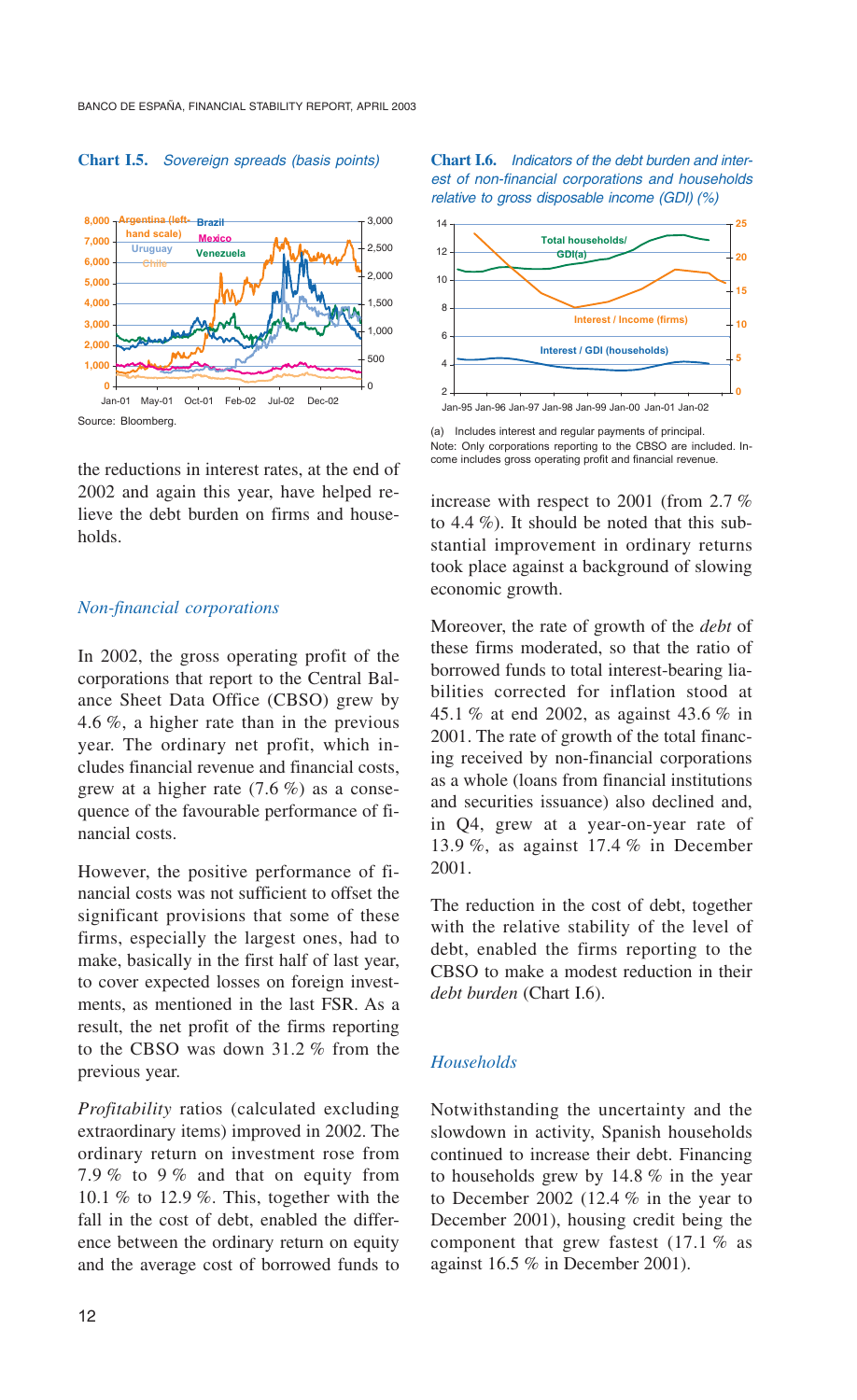This behaviour of their liabilities, together with the moderate increase in gross household disposable income, entailed a further increase in the *debt* ratio, which reached 82.9 % in Q4, 6.2 percentage points higher than a year earlier. In comparison with other countries, although this ratio is still lower than in the US and the UK, it has already reached the euro area average (Chart I.7).

However, this trend in the level of household debt has not translated into equivalent growth in their *debt burden* owing to the downward course of the cost of debt. Chart I.6 shows how the reduction in the interest paid by households has enabled the total debt burden, which includes interest payments and repayments of principal, to remain practically unchanged relative to gross disposable income in the last two years.

The *wealth* of Spanish households in the second half of 2002 followed the same pattern as in previous months. Their financial wealth continued to decline as a consequence of the fall in share prices while, by contrast, their net non-financial wealth, owing to the increase in the price of real estate assets, increased despite the growth in mortgage financing. Taking into account the higher relative weight of the non-financial component, the overall net wealth of Spanish households can be expected to have increased. That said, they are now more exposed than in the past to changes in employment, in their income, in their wealth and in the cost of financing their liabilities.

#### **I.2.1.2. Rest of the world**

Following relatively positive second and third quarters, the international economic environment and the prospects for global recovery deteriorated sharply in 2002 Q4, in a climate characterised by a high level of uncertainty. Both the confidence and output indicators fell significantly in the main economies from that time.





Source: US Federal Reserve, Bank of England and in-house calculation.

Note: Loans from monetary financial institutions as a percentage of gross household disposable income.

Against this background, the *US* authorities stimulated demand vigorously through fiscal policy, causing public finances to deteriorate. World economic recovery seems to hinge on developments in the US economy, which remains fragile and not free from risks. In particular, demand is still being held up by private and government consumption, without either investment or external demand having shown clear signs of an upturn.

The worsening in the prospects for recovery and the absence of inflationary pressures made further reductions in the official interest rates of the main economies possible in October and November 2002. Interest rates on US government debt reached historically low levels, assisted by a shift of funds towards risk-free assets. The spreads over government debt of high-quality corporate bonds held relatively steady while those of the poorest quality corporate bonds widened significantly in the summer, although they narrowed again somewhat in the latter months of 2002.

In *Japan,* expectations of economic recovery gradually dissipated during the second half of 2002 and in early 2003, following a first half in which the GDP data had been relatively positive. The depreciation of the dollar against the yen and the situation of the banking system make a recovery in activity more difficult, while also hampering the escape from deflation.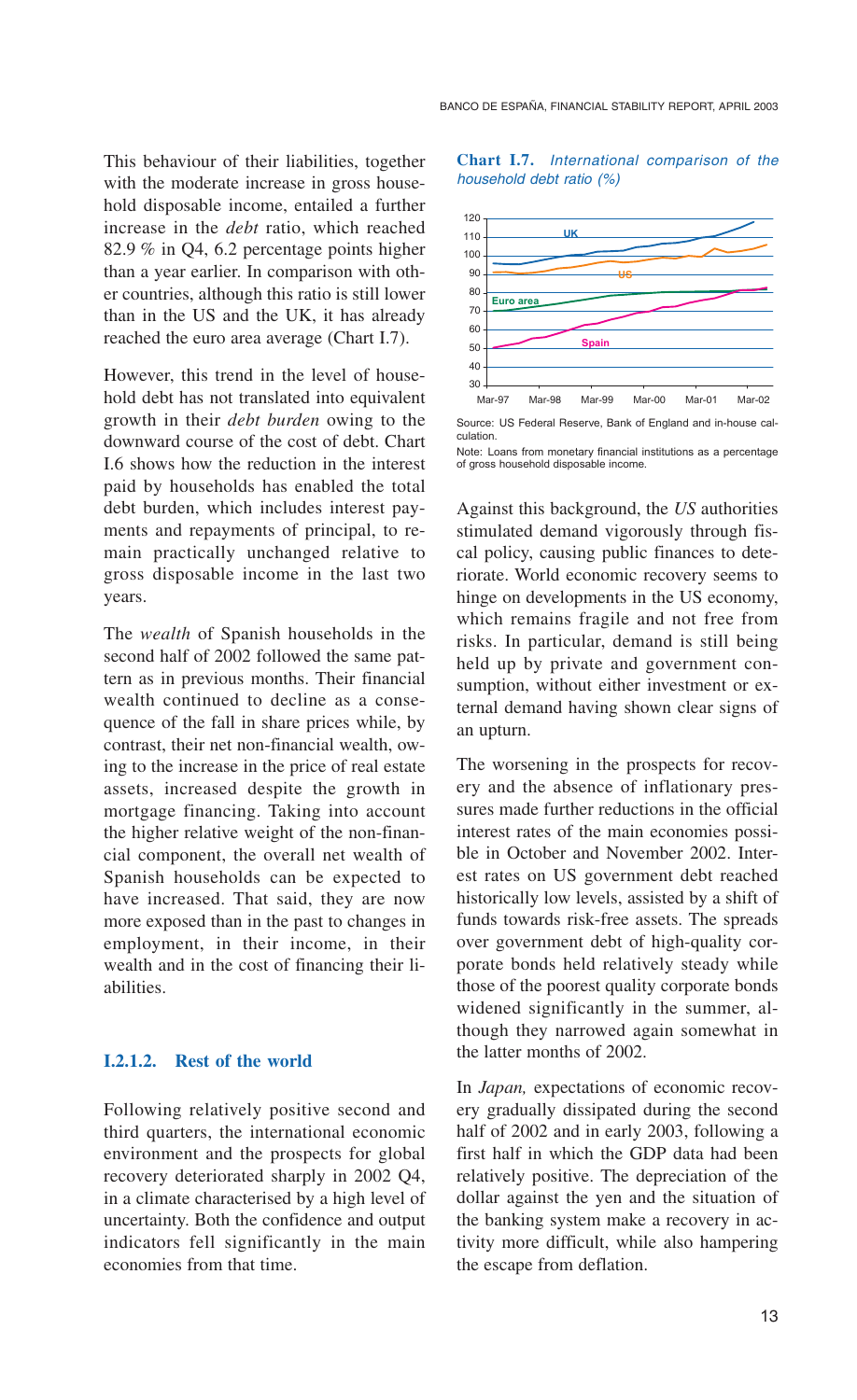#### **Chart I.8.** *GDP in Latin America. Annual rate of growth (%)*



Source: National Accounts.

In *Latin America,* activity reached a cyclical trough in the first quarter of 2001. However, the recovery since Q3 is proving to be very gradual and the prospects for growth in 2003 are moderate. In 2002, the change in the GDP in the region was negative (a fall of 0.8 %), the worst performance since 1983, although this figure is dominated by the large negative contribution from Argentina, Uruguay and Venezuela, which reduced GDP growth in the region by 2.4 percentage points (Chart I.8).

The gradual recovery is being driven by the external sector owing to the improvement in competitiveness following last year's significant depreciations and the rise in commodity prices. On the other hand, the pick up in domestic demand has not yet firmed, largely because of the application of necessarily restrictive policies: in the fiscal sphere, on account of financing difficulties; and in the monetary sphere, on account of the sharp increase in inflation in most of the countries.

By country, activity indicators in *Argentina* have been signalling recovery since 2002 Q3, although the prospects are still somewhat uncertain. In *Brazil,* following the elections, there has been a substantial improvement in the financial variables, while activity seems to have withstood the persistent financial turmoil better than might have been expected. *Venezuela* has been the country with most problems in recent months, with a fall in GDP of almost 9 %. Finally, in the investment-grade countries, i.e. *Chile* and *Mexico,* the situation remains relatively stable. Meanwhile, the *credit ratings* of Venezuela and Uruguay were reduced, while those of the other countries were unchanged.

*Domestic bank credit* to the private sector continued to fall in real terms (by 5 % in Latin America as a whole), the largest falls being in Argentina (more than 50 %) and Venezuela (around 20 %). Declines were also recorded in Brazil, while in Mexico positive real rates were recorded for the first time since late 1998.

In 2002 as a whole, net *capital flows* from the rest of the world to Latin America recorded their largest annual decline of the last two decades (falling from 34.4 to 14.9 billion dollars). Even the traditionally most stable component, foreign direct investment, contracted sharply from 69.1 to 37.4 billion dollars, while official financing was the component showing the smallest fall.

Credit risk, approximated by the trend in *sovereign spreads,* deteriorated markedly to October 2002, especially in Brazil, and improved substantially thereafter (Chart I.5), except in the three countries in crisis (Argentina, Uruguay and Venezuela), whose spreads have held at very high levels. Underlying these movements was basically the fear of a shift to heterodoxy in Brazil's economic policy. However, the new government's reaffirmation of the commitment to fiscal orthodoxy was conducive to a very rapid correction of most of the previous deterioration (6).

#### **I.2.2. Impact of institutions' credit policy**

#### *Credit growth*

Chart I.9 shows a certain contrast between the slowdown in economic activity (2 % GDP growth year-on-year) and credit growth (7), which accelerated slightly (to 13.2 % in December 2002 from 11.5 % in

<sup>(6)</sup> Box I.1 compares the degree of development of emerging countries' financial systems.

<sup>(7)</sup> Business in Spain plus the business abroad of branches of Spanish institutions, but not including the business abroad of the subsidiaries of such institutions. This is the scope of the analysis throughout section I.2.2.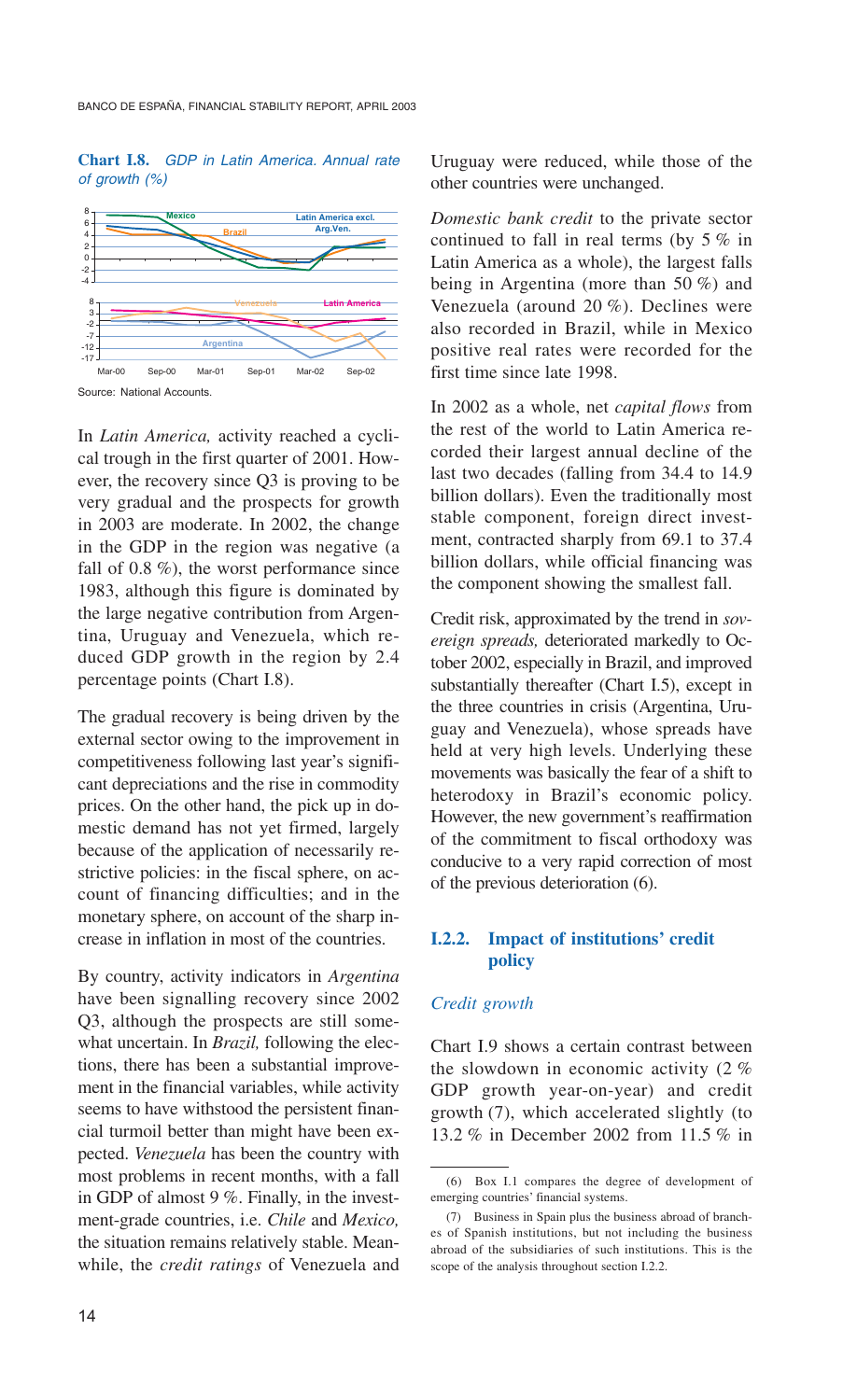**Chart I.9.** *Year-on-year rate of change of credit and its components and of GDP (%). Deposit institutions*



Source: INE and in-house calculation.

2001) (8). The contrast is basically due to the strong growth in mortgage credit.

As seen in the last FSR, there is a considerable gap between the growth of mortgage credit and other credit (the former increased by 19.4 % and the latter by 7.2 %), owing to the greater buoyancy of financing to households for house purchase relative to corporate credit.

Chart I.10 shows how the gap between the growth of mortgage credit and other credit has varied over a lengthy time period. The gap increases during economic downturns, being particularly pronounced during the recession around 1993, and narrows during upturns with the recovery of growth in credit to firms. The gap at end-2002 was very similar to a year earlier, yet the institutions should pursue a prudent policy when extending and managing credit risk, without forgetting that the collateral associated with a loan is merely a palliative for nonpayment and never a substitute.

#### *Asset securitisation*

The securitisation of mortgage loans and other assets continued to grow at high rates in 2002 (Chart I.11) (9). Underlying this phenomenon is the desire on the part of in**Chart I.10.** *Change in GDP and difference between the rate of change of mortgage and other credit (%)*



Source: INE and in-house calculation.

stitutions to strengthen their liquidity, either to offset the decline in their portfolio of other liquid assets, or else to finance their credit expansion, given the slower growth in bank deposits. However, securitised assets represent a relatively small proportion of all credit (around 5 %).

There are differences between groups of institutions as regards securitised assets. In the case of savings banks 87 % of such assets are mortgage loans as against 44 % in banks (10).

Institutions sell some of their loans to third parties through securitisation funds, normally retaining the management thereof (11). This allows them to obtain extra liquidity to finance new business without losing the commercial relationship with the customer, who usually has no knowledge as to whether or not the loan has been assigned.

Securitisation enables the consumption of own funds to be reduced, while relationships with retail customers remain unchanged. However, it is not a prudent practice, from the point of view of risk management and the solvency of the institutions, to "cherry pick" the securitised assets. This

<sup>(8)</sup> When the impact of asset securitisation is neutralised, the rate of credit growth increases slightly (14.9 % as against 12.1 % in 2001). However, this assumes that the institutions do not retain any of the securitisation. If they do, then this 14.9 % growth rate will be an overstatement.

<sup>(9)</sup> Only securitisation carried out through securitisation funds is analysed here.

<sup>(10)</sup> In Spain, only mortgage assets could be securitised prior to 1998.

<sup>(11)</sup> Such sales are usually accompanied by a subordinated loan from the institution to the fund to absorb a certain level of losses arising from credit risk. In this case, the institution is still obliged to cover the credit risk (on the total amount sold to the fund) and, where applicable, up to the amount of the subordinated loan.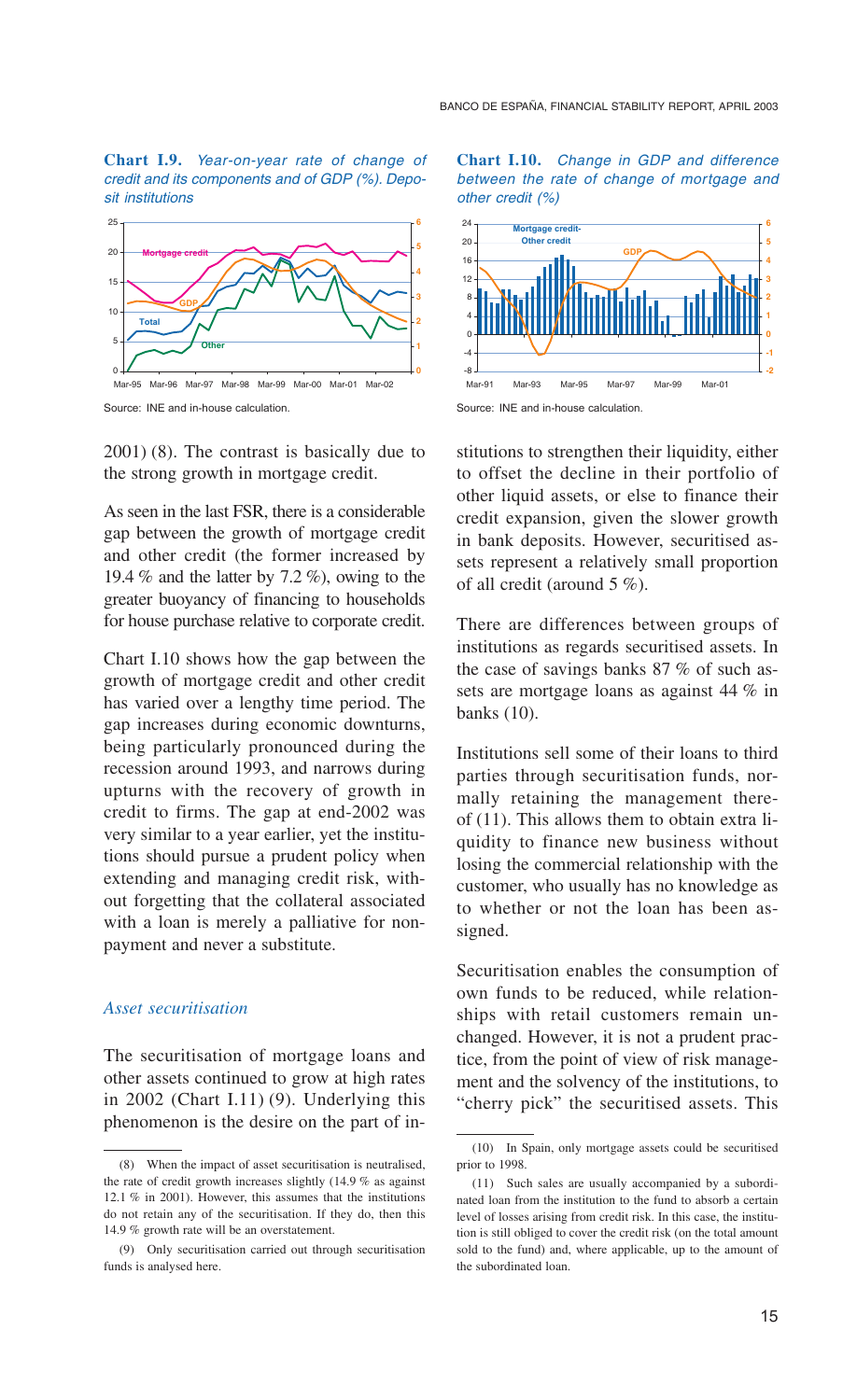#### **Chart I.11.** *Securitised assets. Banks and savings banks. Millions of euro*



would significantly reduce the average quality of the portfolio of loans remaining on the banks' books.

#### *Risk profile of the credit portfolio*

As already noted in the last FSR, the standard method for calculating the statistical provision gives a measure of the average risk profile of the credit portfolio of the institutions; in 2002 it was 0.39 %. Chart I.12 shows that, for the deposit institutions as a whole, this relatively low risk profile is a consequence of the significant presence of loans secured by mortgages on finished houses and the scant exposure in higher risk bands (consumer finance, credit card balances and overdrafts).

#### *Doubtful assets*

The doubtful assets of deposit institutions increased in 2002, extending a trend that commenced in mid-2001. A very significant part of this growth was attributable to doubtful assets vis-à-vis non-residents (private sector and credit institutions), basically owing to the difficulties in Argentina. The growth of doubtful assets vis-à-vis the resident private sector accelerated from 5.8 % to 14.1 %, although it moderated in the final quarter of 2002.

The uneven growth of doubtful assets across sectors translated into an increase in the total doubtful assets ratio from 0.59 % to 0.70 %, while the ratio for the resident



private sector held at 0.91 %. These levels are historically very low (Chart I.13).

By group of institutions, doubtful assets ratios are slightly higher in banks than in savings banks  $(0.74\%$  versus  $0.62\%$ , in the case of total doubtful assets, and 0.93 % versus 0.84 % in the case of those of the resident private sector). The difference in this latter ratio stems from the enduring difference in their credit portfolios: savings banks have a higher percentage of credit assigned to the financing of house purchases which, according to Chart I.2, has a lower ex post level of credit risk.

The stability of the doubtful assets ratio is not attributable to a few institutions but is generally observed in all of them. More than half of the institutions, representing more than three quarters of total credit, have a resident private sector doubtful assets ratio of less than 1 % (Table I.2).

| Table I.2. Distribution of the resident private     |  |  |  |  |  |
|-----------------------------------------------------|--|--|--|--|--|
| sector doubtful assets ratio. Deposit institutions. |  |  |  |  |  |
| December 2002                                       |  |  |  |  |  |

| DBTFL, ASS, RATIO | $\%$          | No. OF              |
|-------------------|---------------|---------------------|
| <b>BRACKETS</b>   | <b>CREDIT</b> | <b>INSTITUTIONS</b> |
| $\Omega$          | 1.5           | 44                  |
| $0.0 - 0.5$       | 19.7          | 44                  |
| $0.5 - 1.0$       | 56.4          | 66                  |
| $10 - 15$         | 14.4          | 31                  |
| $1.5 - 2.0$       | 5.1           | 30                  |
| $2.0 - 2.5$       | 1.3           | 8                   |
| > 2.5             | 1.6           | 40                  |
|                   |               |                     |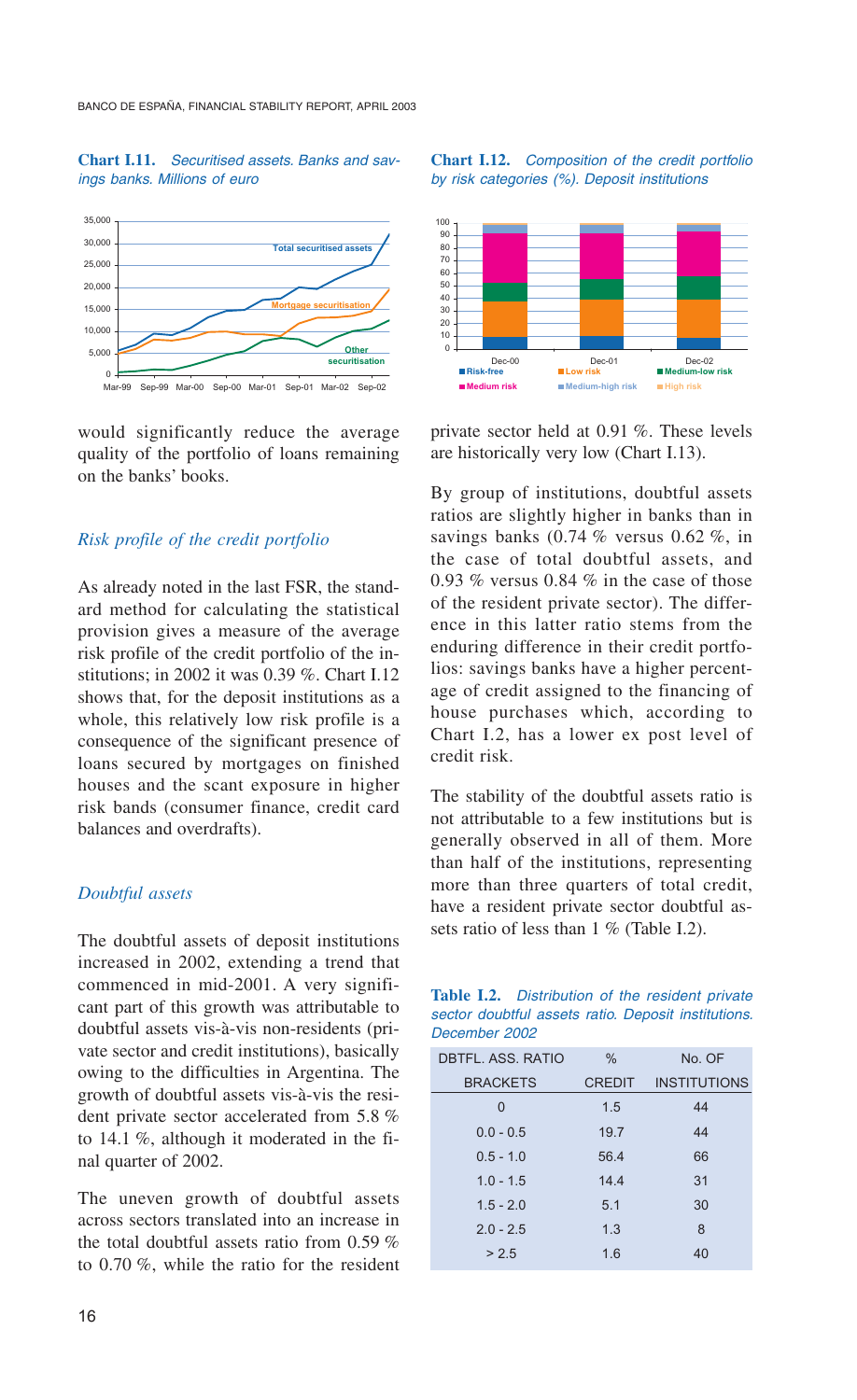#### **Box I.2**

#### **The operation of Continuous Linked Settlement (CLS)**

CLS is a new international payment system for the settlement of foreign exchange (FX) trades, which aims to reduce the credit risk traditionally present in their settlement *(Hersttat risk)* (1) to a minimum. CLS achieves this through simultaneous settlement of the two legs of each transaction (on a PVP or payment-versus-payment basis) when certain conditions are fulfilled. Trades are booked internally in CLS in gross terms, but the payments in "central bank money" are basically made in accordance with the net multilateral positions of each participant, using the hours in which the Asian, European, and American payment systems are all open at once. More specifically, to receive and pay the foreign exchange involved in the settlement, CLS has accounts at the various currency-issuing central banks that operate in the system (2). The participating institutions must fund their internal accounts at CLS by crediting the CLS accounts at the various central banks. Conversely, the payments in "central bank money" of the net amount of the internal entries in CLS are made through transfers from the CLS account to that of the participant banks through the various real time gross payment systems.

There are two types of *participants* in CLS: direct *(Settlement Members)* and indirect participants *(User Members).* Only direct participants have accounts at CLS, which are divided into as many sub-accounts as there are currencies settled in the system. Indirect participants may notify orders directly to CLS, but they must arrange with a direct participant to use its CLS account.

The system *works* as follows. Participants must submit their instructions to CLS before the settlement day. CLS receives two messages for each transaction, one per entity. The system verifies their format and content, and then matches them for validation. Subject to certain qualifications, entities are permitted to modify or cancel instructions up until 06:30 CET (Central European Time) on the settlement day.

The *payment process* in CLS is divided into three simultaneous and interrelated, but mutually distinct, phases: *i)* provision of funds to the system *(pay-ins); ii)* internal booking of transactions; and *iii)* payments by the system to participants *(pay-outs).*

- *i*) CLS calculates the net positions in the accounts of the participants as a result of the booking of the whole queue of orders with that value date. CLS then notifies the participants of the schedule of pay-ins that they must make within each time band of the same session to cover their short positions (3). To make the payment to CLS in those systems in which the participant does not have a direct presence, a correspondent bank is needed.
- *ii*) This phase commences as soon as the accounts of the participants at CLS begin to be funded. The system analyses the orders in the queue one by one, checking that the booking of the two legs of the trade does not prevent compliance with three risk criteria relating to the accounts of the two participants involved: a) the overall balance of the account of each participant must remain positive after the trade is booked. This means that the equivalent value in dollars of the currencies with positive balances must exceed the equivalent value in dollars of the currencies with negative balances following the application of a hair-cut system; b) the debit position in a currency considered on its own must not exceed a limit set for each currency that is common to all participants; and c) the sum of the equivalent value in dollars of the negative balances of the different currency sub-accounts shall not exceed a limit set by the system for each participant. CLS sets this limit individually on the basis of the credit rating of each participant. If the booking of the transaction does not result in non-compliance with these criteria, the relevant credits and debits are actually executed, and the order is taken out of the queue. In normal circumstances, the settlement of orders takes place before 9:00 CET.
- *iii*) CLS payments to participants in "central bank money" are made through the real time payment systems for settlement of the currency in question, by means of a single credit per currency to each participant (or its correspondent). CLS has an algorithm to optimise this phase, in order to reduce to a minimum the drainage of liquidity into the CLS. At the end of the session, the accounts of the participants in all the currencies must have a nil balance.

The CLS system significantly improves *management of the risk* inherent in foreign exchange transactions. Credit risk is almost completely eliminated by the "payment versus payment" procedure, which is conditional upon compliance with three risk criteria. The control of liquidity risk also merits special attention. CLS has designed a mechanism to alleviate this risk and enable payments to be completed in the currencies originally planned in the event that a participant fails to perform its payment obligation in a particular currency. For this purpose, CLS envisages overnight swaps with liquidity providers (4), so that creditors can receive the payments from CLS in the currencies they expected, thus avoiding chain failures. Even so, in extreme circumstances, and in spite of the agreements with liquidity providers, participation in CLS may entail losses for participants, and therefore CLS has an agreement for dividing the losses among its members.

A risk that may become important owing to the large amounts involved, the rigidity of the payment timetable with its narrow one-hour bands and the time differences between the three zones, is *operational risk*. Both the CLS and the Eurosystem have worked hard to make the systems robust and to improve the contingency mechanisms in order to avoid this risk.

<sup>(1)</sup> The principal risk that arises in the settlement of those FX trades in which there is a lag between the time at which the two agreed payments (one in each currency) are settled.

<sup>(2)</sup> CLS settles payments in 7 different currencies: the US dollar, the euro, the Japanese yen, the pound sterling, the Swiss franc, the Australian dollar and the Canadian dollar.

<sup>(3)</sup> In the euro area, the system has five time bands of one hour each, between 07:00 and 12:00 CET.

<sup>(4)</sup> Liquidity providers are institutions that have entered into an agreement with the system to provide liquidity in certain currencies in case of need. This liquidity is provided through currency swaps between the provider and CLS Bank.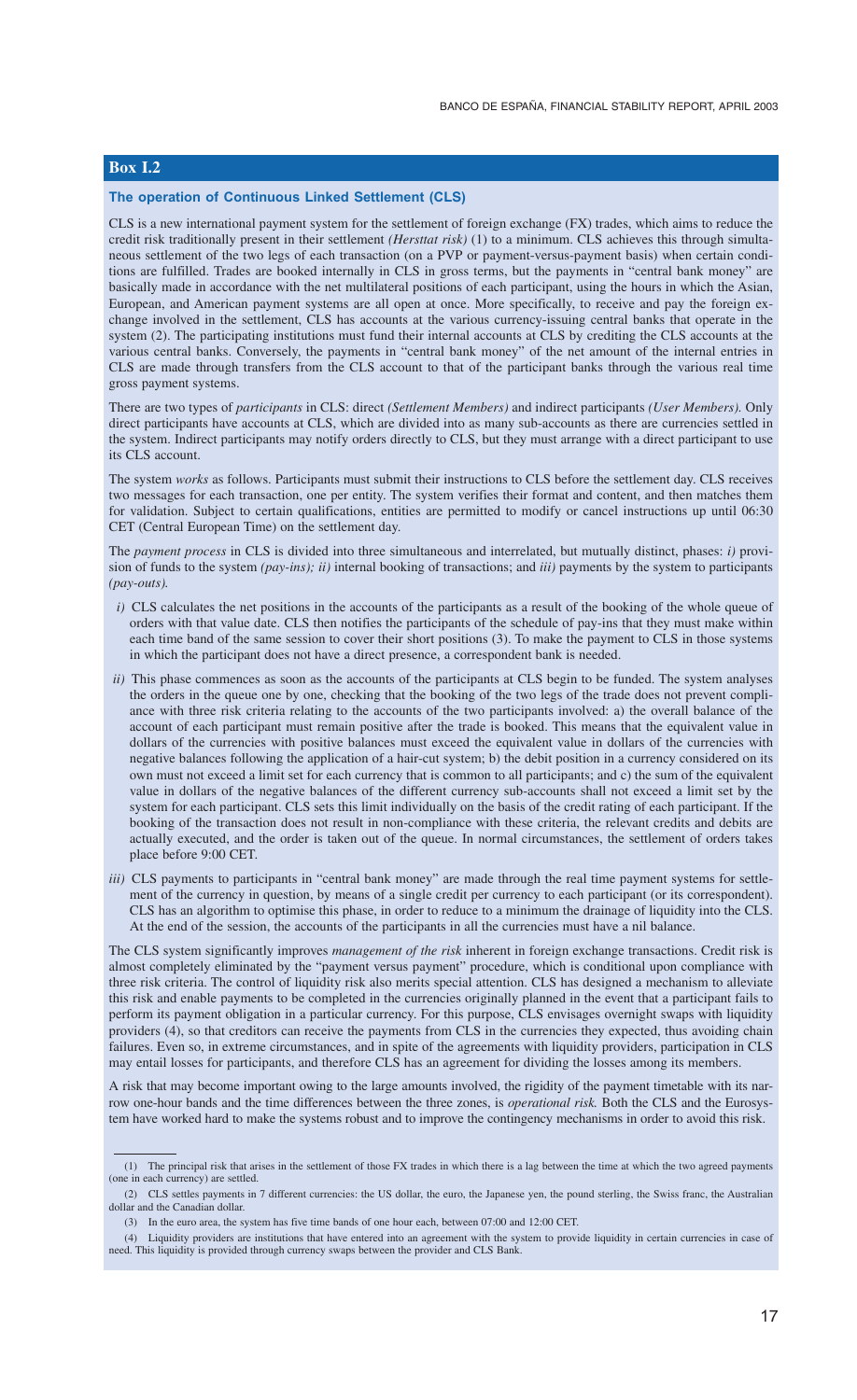#### **Chart I.13.** *Ratios of total and resident private sector doubtful assets (%). Deposit institutions*



#### **I.3. Liquidity risk**

#### *Markets*

Turnover on the *government debt market*  grew significantly in 2002 (15.9 %), both in terms of the operations of account holders and of third parties. By type of transaction, most of this growth is explained by the growth of spot bond transactions (26.8 %) and bond repos  $(19.9\%).$ 

Even though it bears no causal relationship whatsoever to the growth just noted, it is worth mentioning the emergence of electronic repo trading in Senaf and MTS España. Although its impact on liquidity management might become significant in future, such trading has so far been rather modest.

Another change that will entail an improvement in market liquidity conditions is the programme of the Directorate General of the Treasury to reduce the number of lines of Treasury bills, while simultaneously increasing the amount outstanding per benchmark. The policy of issuing 12 and 18 month Treasury bills every 15 days was abandoned as from August 2002 and these bills are now issued once a month. In addition, since September, a single benchmark Treasury bill is tendered on various occasions and the liquidity of the first tranche of 18-month Treasury bills has been particularly boosted. Although the re-opening of Treasury bills was first applied to 18-month bills, this policy will be applied in 2003 to shorter-dated bills too, in order to boost their liquidity.

On *stock markets* the liquidity of the most significant Spanish securities continued to deteriorate on average. Specifically, the weighted average ranges (12) of the three firms with the largest market capitalisation were, in February 2003, 100 %, 31 % and 42 % wider than in mid-2000. Final investors seem to have withdrawn from the market and the volumes traded recently relate instead to technical operations and proprietary trading.

#### *Institutions*

As a result of the strong growth in credit to the private sector and much more moderate growth in liabilities to the same sector, in June 1999 there was a change of sign in the net balance of the sector (13) and, subsequently, a gradual increase in the net financing extended thereto. Since mid-2002 the gap between the growth of credit to and financing from the resident private sector has widened again (Chart I.14).

The net debit balance with the resident private sector has been financed through recourse to the non-resident sector, to unsectorised accounts (basically the institutions' own funds and special provision funds) and through a reduction in the net financing extended to public authorities (Chart I.15) (14).

Although there are differences between groups of institutions (in general banks

<sup>(12)</sup> The weighted average range is the ratio between the difference in prices of the five best selling positions, each weighted by their respective volume, on one hand, and the central price of the security in question, on the other.

<sup>(13)</sup> As regards their business in Spain, banks and savings banks have, in net terms, gone from receiving financing (net credit balance) to granting it (net debit balance) to the resident private sector (which, in this case, also includes the corresponding part of equities in the assets and debt securities and subordinated debt in the liabilities).

<sup>(14)</sup> If the analysis is based on total business (business in Spain plus the foreign branches of Spanish banks) the conclusions regarding the trend in balances and the sources of financing are similar, even though the amounts may be smaller.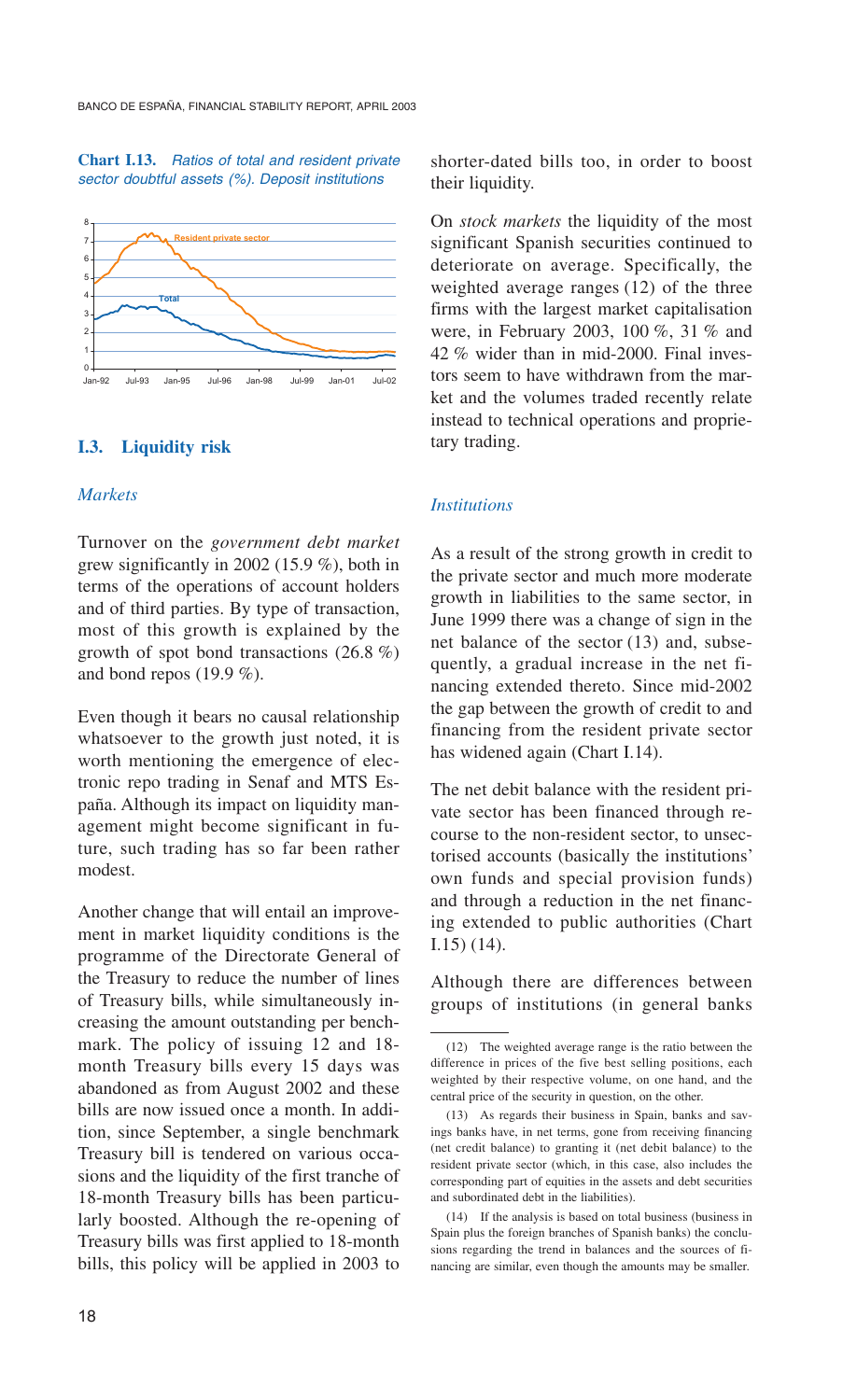**Chart I.14.** *Activity with the resident private sector. Banks and savings banks. Business in Spain (€ bn and %)*



have historically had a net debit balance with the resident private sector and savings banks a credit one), the trends are very similar in the two groupings of institution: progressive increase in the debit balance and decline in the credit balance, respectively. This trend is not a result of the behaviour of a few large institutions but is common to most banks and savings banks.

The trend in the net balance with the resident private sector and its financing through the non-resident sector may mean that some institutions will have to review the mediumterm sustainability of their credit expansion policies.

#### **I.4. Market risk**

Recent developments on international financial markets have continued to be characterised by falling prices, against a background of high volatility and dollar depreciation. This instability on financial markets, related to the geopolitical uncertainty and to a certain lack of confidence in the strength of the recovery in various countries, has prompted investors to move to lower-risk assets, which partly explains why medium and long-term government debt yields are, in many developed countries, at minimum levels.

The fall in *share prices* has been sharper in the euro area than in the US. As at mid-April 2003 the DJ Euro Stoxx index was 35 % below its January 2002 level, while

#### **Chart I.15.** *Net balances. Banks and savings banks. Business in Spain (€ bn)*



the S&P 500 was down 23 % over the same period. By sector, the correction has been particularly severe for European insurance companies; as at April this year their prices had fallen by 56 % since January last year.

This correction in share prices on the main equity markets has brought price-earnings ratios (PER) back close to their historical average levels.

The share prices of Spanish firms have performed more favourably than the euro area markets as a whole. Between January 2002 and April 2003, the Madrid Stock Exchange General Index fell by 18 percentage points less than the DJ Euro Stoxx. In the case of firms with interests in Latin America, the market perception of lower levels of risk in Brazil seems to have contributed to the relative improvement in the share prices of the large Spanish firms with interests in this region (Chart I.16).

Latin-American stock markets have decoupled somewhat from the world situation, particularly in recent months (Chart I.17).

The sharp depreciation of the *dollar* against the euro was accompanied by a decline in flows of investment to the US, especially direct investment. At the same time the US external deficit was widening, despite the economic slowdown from 2002 Q4. There is a high degree of uncertainty surrounding the future course of the euro/dollar exchange rate.

As for the *Latin American currencies,* their considerable depreciation with respect to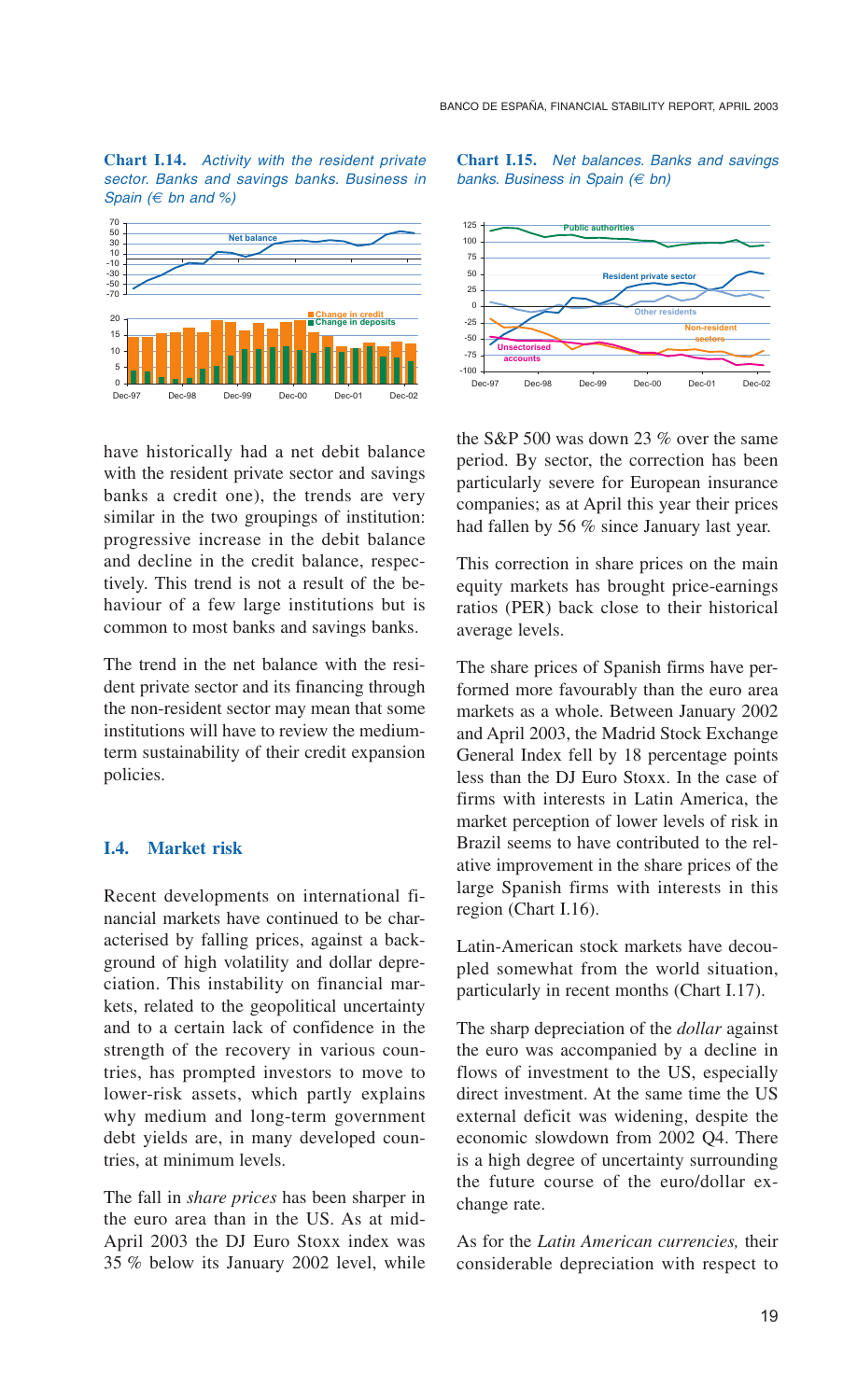#### **Chart I.16.** *Comparative developments in the share prices of Spanish companies with interests in Latin America*



Sources: J. P. Morgan and in-house calculation

(a) The 6G index has been constructed with the share prices of the six Spanish firms with the biggest presence in Latin America. The index of European bourses has been constructed using the DJ Euro Stoxx sectoral indices replicating the sectoral composition of the 6G index.

the euro during 2002 has already been mentioned (15). These depreciations have contributed to the deterioration of the outlook for inflation in most of the countries of the

#### **Chart I.17.** *Stock market indices*



Note: Indices equal 100 on 1 January 2002.

region, while at the same time eroding the own funds of the Spanish deposit institutions with permanent investments in the area.

The fragility of stock markets and the low returns offered by risk-free assets have tended to favour the Latin-American *fixedincome markets* in recent months, despite the global environment of strong risk aversion. A large number of sovereign issuers in the region have capitalised on these circumstances to cover part of their external borrowing requirements.

<sup>(15)</sup> The Argentine peso depreciated by 74 %, the Venezuelan bolivar by 53 %, the Brazilian real by 44 %, the Mexican peso by 24 % and the Chilean peso by 22 %.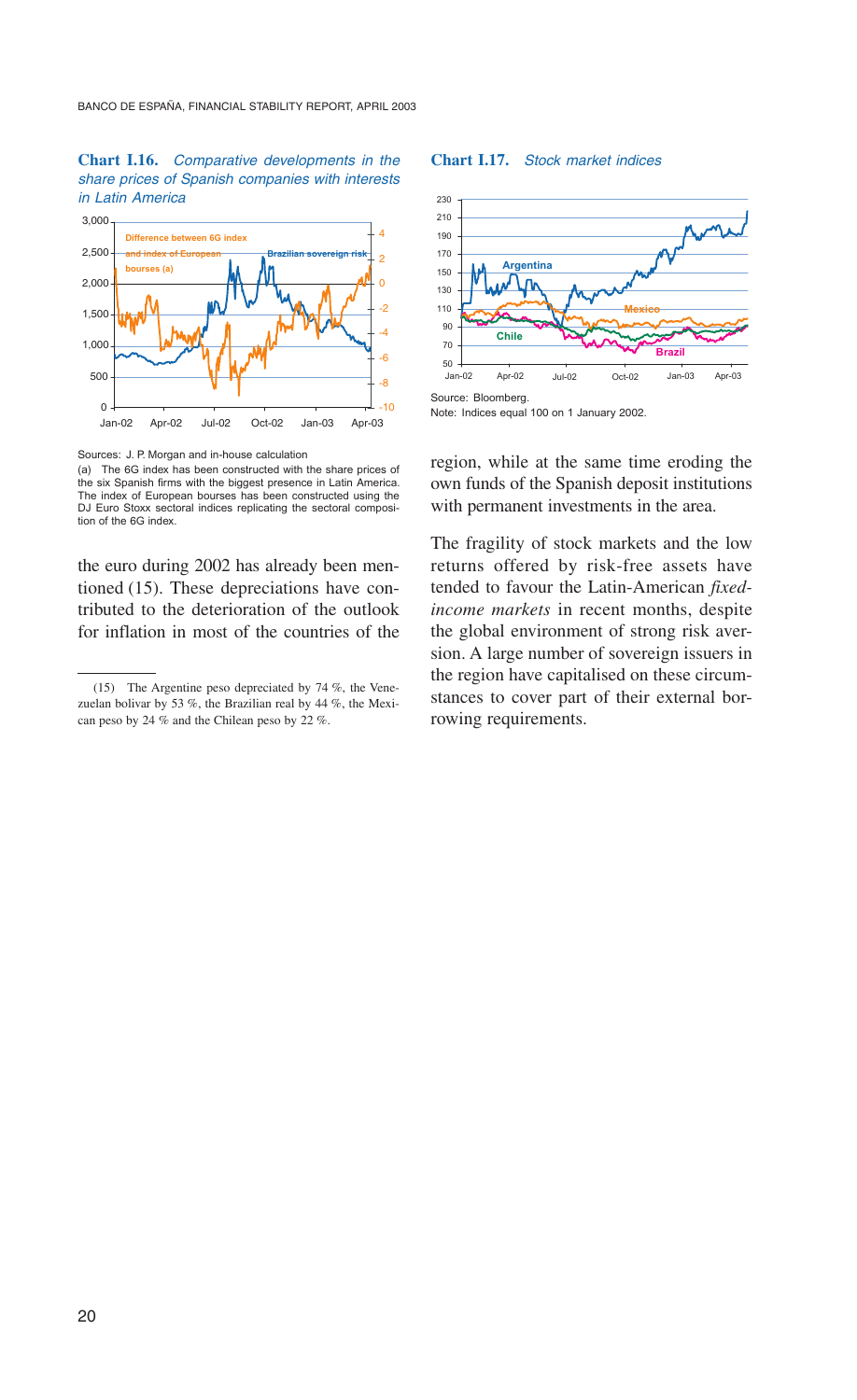# **CHAPTER II Profitability**

#### **II.1. General situation**

In a year characterised by uncertainty as to the likelihood of economic recovery, considerable financial market instability, difficulties in the Argentine economy and depreciation of the main Latin-American currencies, the profitability of the Spanish deposit institutions deteriorated slightly (1). However, the institutions exposed to these adverse circumstances were able to make substantial write-downs without detriment to their solvency, and their earnings were eroded relatively less than those of the institutions in other European countries.

The previous years' upward trend in attributable *net income* after taxes at the group level was reversed, with a fall of 7.5 % with respect to 2001 (Table II.1) (2). Moreover, this decrease in income in absolute terms entailed a diminution of 7 basis points (b.p.) relative to average total assets (ATA) to 0.72 %. This relative fall was similar in size to that in 2001, due to the sharp slowdown in growth of ATA (2.2 % against  $16.1 \%$ ) (3).

#### **Table II.1.** *Consolidated profit and loss account of deposit institutions (€m and % ATA)*

|                                       | $Dec-01$  |       | $Dec-02$  |      | Change          |
|---------------------------------------|-----------|-------|-----------|------|-----------------|
|                                       | Amount    | % ATA | Amount    |      | % ATA d.02-d.01 |
| Financial revenue                     | 86.306    | 6.42  | 75.220    | 5.47 | $-12.8$         |
| Financial costs                       | 49.778    | 3.70  | 39.302    | 2.86 | $-21.0$         |
| Net interest income                   | 36.528    | 2.72  | 35,919    | 2.61 | $-1.7$          |
| Net commissions                       | 13.865    | 1.03  | 13.355    | 0.97 | $-3.7$          |
| Result on financial transactions      | 1.739     | 0.13  | 1.454     | 0.11 | $-16.4$         |
| Gross income                          | 52.132    | 3.88  | 50.728    | 3.69 | $-2.7$          |
| Operating expenses                    | 31.801    | 2.36  | 30.351    | 2.21 | $-4.6$          |
| Net operating income                  | 20.331    | 1.51  | 20.376    | 1.48 | 0.2             |
| Provisiones and write-downs (net)     | 9.540     | 0.71  | 7,244     | 0.53 | $-24.1$         |
| Profits from group transactions (net) | 1.665     | 0.12  | 267       | 0.02 | $-84.0$         |
| Extraordinary income (net)            | 3.250     | 0.24  | 494       | 0.04 | $-84.8$         |
| Profit before tax                     | 15.706    | 1.17  | 13.893    | 1.01 | $-11.5$         |
| Net income                            | 12.646    | 0.94  | 11.678    | 0.85 | $-7.7$          |
| Memorandum item                       |           |       |           |      |                 |
| Group's net income                    | 10.675    | 0.79  | 9.876     | 0.72 | $-7.5$          |
| <b>ATA</b>                            | 1.344.720 | 100   | 1.374.767 | 100  | 2.2             |
|                                       |           |       |           |      |                 |

The decline in net income attributable at group level has affected a growing number of banks and savings banks. Also, there has been a decrease in the number of institutions whose net income has slowed. However, the number of institutions reporting income acceleration remained high in 2002 (Chart II.1) and, in addition, the number of institutions with negative net income decreased.

The overall *ROE* (4) of deposit institutions fell by 1.4 percentage points to 12 % in De-

<sup>(1)</sup> In this and the following chapter of the FSR, foreign bank branches based in other European Union countries are not included. The number of institutions analysed therefore holds constant, since this sub-group is not subject to capital requirements. This gives rise to discrepancies with the information contained in the Report on Banking Supervision in Spain (2002). In any event, the relative weight of the institutions excluded is very small.

<sup>(2)</sup> The profit and loss account for analytical purposes in this chapter differs to some extent, in certain groupings of headings, from the public profit and loss account.

<sup>(3)</sup> This slowdown in activity is largely explained by the fall in absolute terms in foreign business activity (as against

high growth in 2001), basically due to the depreciation of the Latin-American currencies against the euro, although there was not necessarily any fall in business conducted in local currency outside Spain.

<sup>(4)</sup> The ratio between the net income attributable to the group and the average own funds (equity) of the group, calculated as the sum of capital, the reserves of the controlling entity and, in consolidated entities, the net income of the group and the fund for general banking risks less shareholders, own shares, the losses of the controlling entity from prior years and the losses at consolidated companies.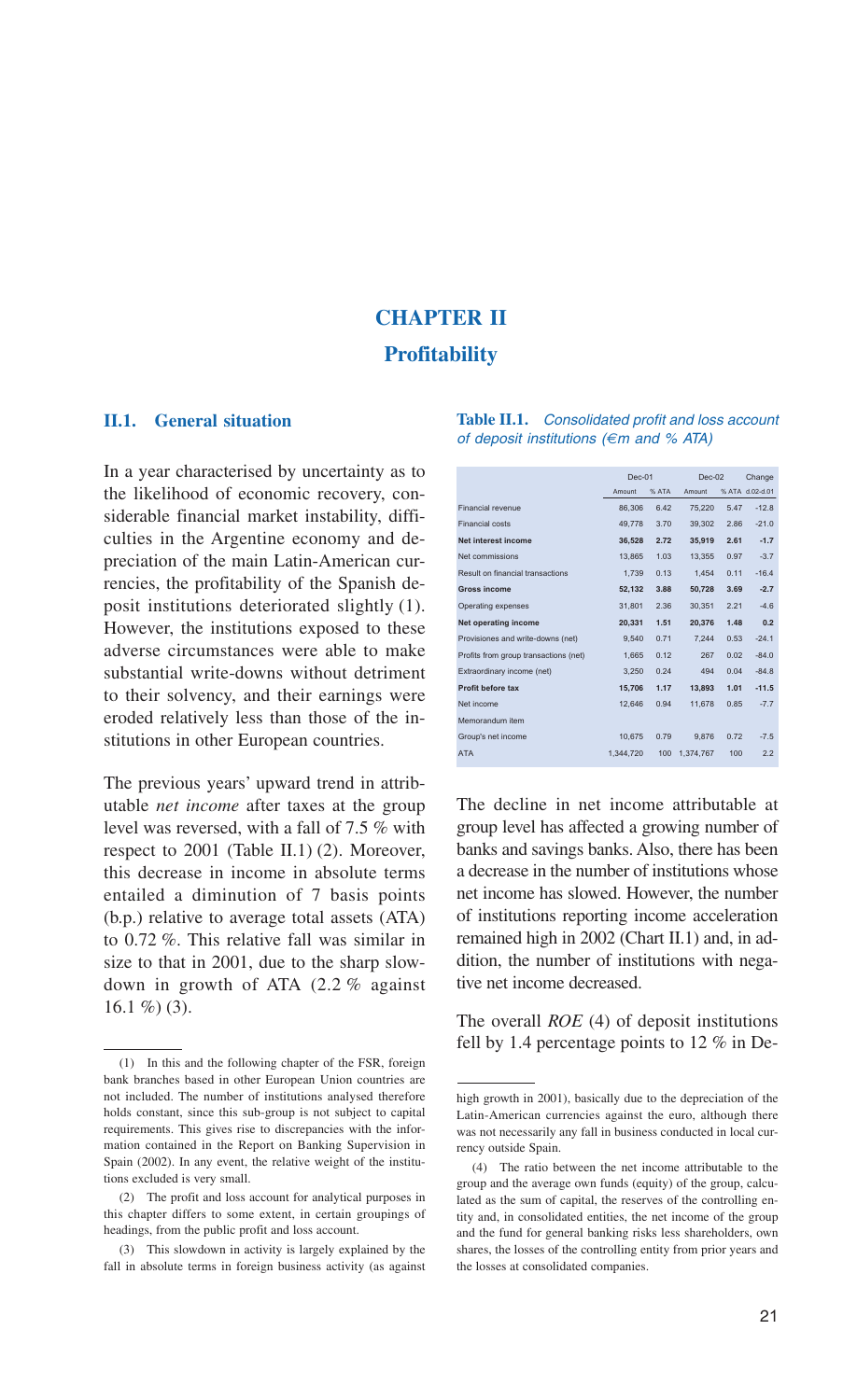#### **Chart II.1.** *Number of banks and savings banks according to net income at group level*



Note: Institutions with negative income are excluded.

cember 2002. Despite having declined, this continues to compare very favourably with 10-year Spanish government debt (difference of 7.6 percentage points). Therefore, against a background of low long-term interest rates, Spanish institutions continue to enjoy substantial returns well above those offered by risk-free assets (Chart II.2).

*Net interest income* and *gross income* posted falls, compared with double-digit growth in recent years. In terms of ATA, the fall in the net interest margin, caused by lower interest rates and high competition, was 10 b.p., to which must be added the decreases in commissions (6 b.p.) and in income on financial transactions (2 b.p.), which also fell in absolute terms.

Behind the decrease in *commissions* lies the reduction in those for securities services (4 b.p.) and for non-bank financial product marketing (2 b.p.), in line with the downward trend in the securities markets in the period. This contrasted with the growth in collection and payment service commissions (1 b.p.), driven by the brisk growth in business in Spain (10.2 %), following the trend in recent years (Chart II.3).

The decrease in income on financial transactions is explained by the losses on the trading book in a year of stock market falls and by the lower income from futures transactions, associated with derivatives not booked as hedges for accounting purposes.

*Net operating income* remained practically stagnant, which meant a fall of 3 b.p. in terms of ATA, in contrast to the strong ab-

#### **Chart II.2.** *ROE and its spread with 10-year government debt (%). Deposit institutions*



solute and relative growth in the previous two years. This margin was positively influenced by the fall in *operating expenses,*  both in absolute terms  $(4.6\%)$ , largely due to the "exchange rate effect"(5), and in relative terms (16 b.p.). However, expenses continued to grow appreciably in savings banks in 2002, at nearly twice the inflation rate in the period.

The overall *efficiency ratio* (percentage of gross income absorbed by operating expenses) of deposit institutions at the total business level improved (from 61 % to 59.8 %), although banks and savings banks performed differently. The efficiency ratio of banks improved from 60.5  $\%$  to 58.3  $\%$ , while that of savings banks worsened from 62.3 % to 62.7 %.

Given the performance of net operating income in 2002, the institutions should focus a considerable part of their efforts in 2003 on increasing their efficiency, against a background of heightened uncertainty, low interest rates and strong competition.

*Provisions and write-downs* decreased appreciably with respect to 2001 (24.1 %, down 18 b.p. in terms of ATA), due mainly to the sharp reduction in net provisions to other specific funds (20 b.p.), the size of which had increased considerably in the previous two years.

*Provisions for bad debts* to cover credit risk were slightly lower than in 2001 because the

<sup>(5)</sup> Adjusted for the impact of depreciation of the main Latin-American currencies, the operating expenses of deposit institutions grew by 5.3 %.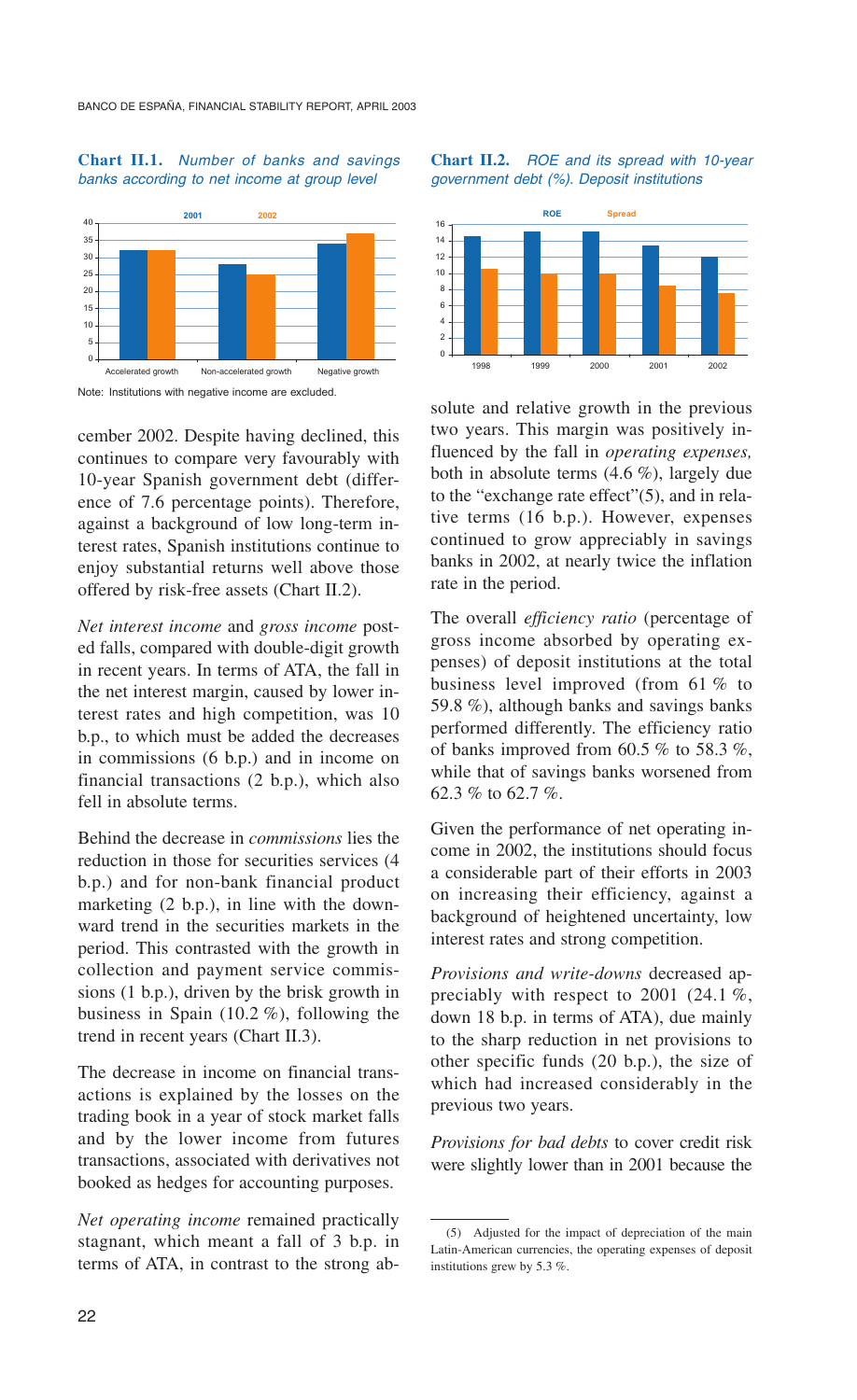**Chart II.3.** *Year-on-year rates of change of net commission income and contribution of its components (%)*



negative influence of the cyclical upturn on doubtful exposures on specific provisions (4 b.p.) was more than offset by the opposite movement in the statistical provision  $(5 b.p.),$ the sign of which is still positive. This evidences the stabilising effect of the statistical provision, which clearly helps to reduce the volatility of deposit institutions' earnings and, in short, to raise the stability of the Spanish financial system (Chart II.4). Finally, the general provisions were unchanged from 2001.

Provisions to the security price fluctuation fund were much higher than in previous years (2 b.p.), in step with the performance of stock market prices in the last twelve months and following the declines in the preceding two years (6).

Net income on *group operations* was considerably lower than in 2001 (10 b.p.), due to the lower net income of companies valued by the equity method and to losses on disposals of holdings in the group. These developments manifest the less favourable performance of corporate net income. This effect was offset by lower amortisation of goodwill, following the considerable effort devoted in 2001 to the write-down of investments in Argentina.

*Net extraordinary income* was much lower than in 2001 (20 b.p.). Contributing to this were the decrease in earnings and the rise in losses.





Note: The figures are annualised to facilitate comparison.

In short, the smaller margins and the considerable decreases in extraordinary income and in profits from group transactions could not be offset by the reduction in operating expenses, the stability of the provisions for bad debts and the lower provisions to other specific funds. As a result, the profit before tax and the net income attributable at group level fell both in absolute terms and as a percentage of ATA.

The slowdown in economic growth, the increase in doubtful assets, the heightened uncertainty in the securities markets and the low interest rates mean that operating expenses have become a key strategic variable for the institutions in 2003. Naturally, the proper management of credit risk cannot be neglected, given the still substantial growth of lending in Spain. Also, the institutions should pay special attention to the quality of their credit portfolio.

#### **II.2. Analysis based on individual institutions**

The analysis in the preceding section has focused on aggregate indicators, which does not allow differences to be detected between the earnings performance of institutions. The present section analyses in greater depth the possible differences in the institutions' earnings performances.

The *distribution of the profitability* of the institutions shifted slightly towards the lower ROE brackets. This indicates that the aggregate fall in ROE was due to a general

<sup>(6)</sup> The correlation coefficient between the provisions to the security price fluctuation fund and the Ibex 35 in the period from June 1998 to December 2002 (half-yearly data) is –0.72.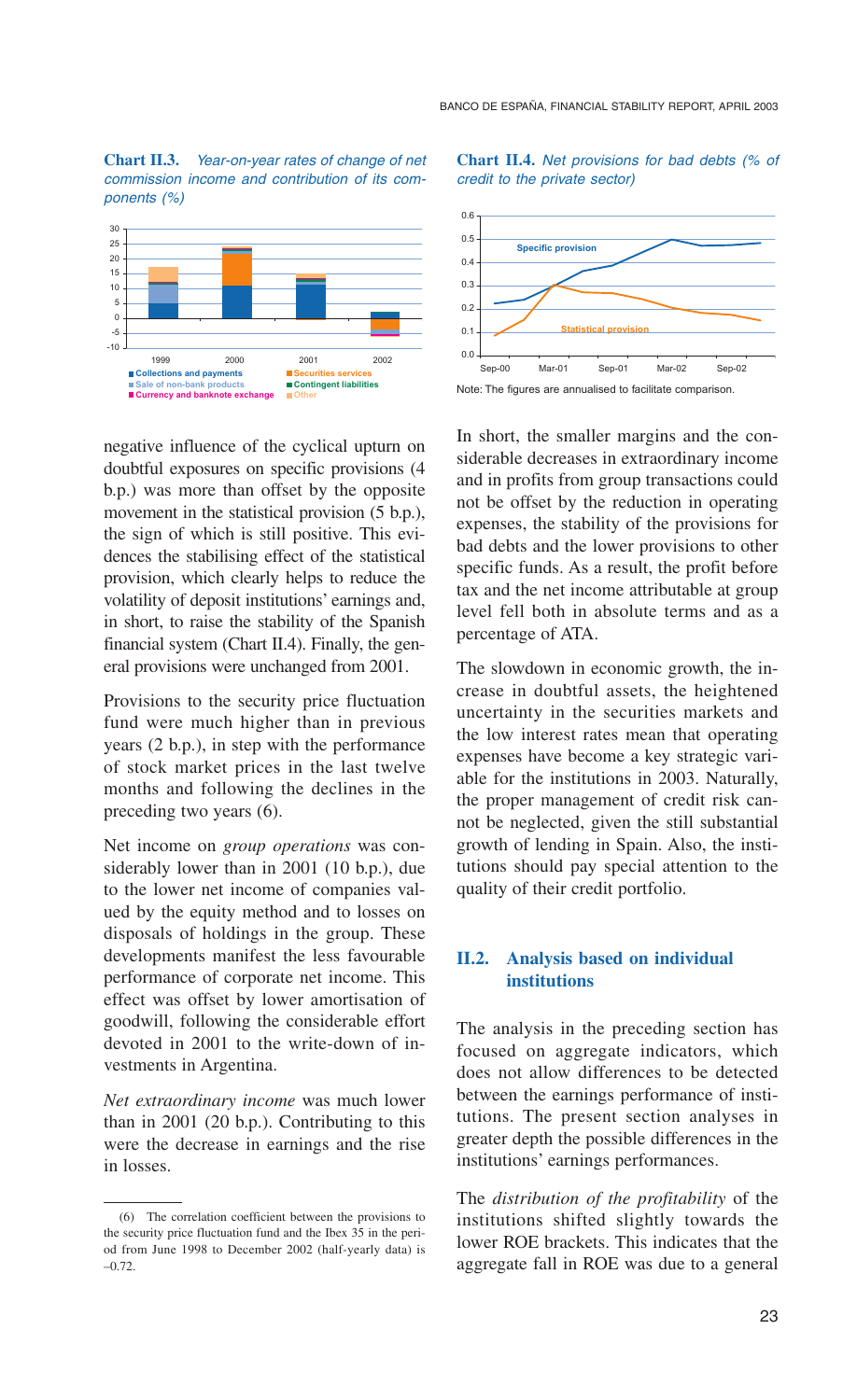BANCO DE ESPAÑA, FINANCIAL STABILITY REPORT, APRIL 2003

#### **Table II.2.** *Breakdown of profitability by bracket. December 2002*

| <b>ROE</b>      | % OF       | No. OF              |
|-----------------|------------|---------------------|
| <b>BRACKETS</b> | <b>ATA</b> | <b>INSTITUTIONS</b> |
| < 0             | 0.2        | 9                   |
| $0 - 5$         | 2.5        | 22                  |
| $5 - 10$        | 7.9        | 77                  |
| $10 - 15$       | 76.5       | 53                  |
| $15 - 20$       | 9.5        | 14                  |
| >20             | 2.9        | 3                   |
|                 |            |                     |

decline in the profitability of deposit institutions. Moreover, the shift in the profitability distribution is more pronounced when profitability is expressed in terms of ATA, indicating the importance of the falls in ROE in certain large institutions.

As regards the *efficiency ratio* (Table II.3 and Chart II.6), in the less efficient institutions it remained at similar levels to those in the previous year, while in the more efficient institutions it worsened slightly. However, the distribution in terms of ATA shifted slightly to the right, indicating that the efficiency improvements were concentrated in the large institutions.

#### *Comparison with European banks*

The economic stagnation in Europe last year led to an increase in the doubtful assets ratios of European banks and, therefore, in the provisions for bad debts, which

**Chart II.5.** *Percentage breakdown of ATA (left) and of the number of institutions (right) according to the ROE [density functions (a)]*



(a) In this case, as in the rest of the FSR, the density function is approximated by a kernel estimator.

| <b>Table II.3.</b> Breakdown of the efficiency ratio by |  |  |  |
|---------------------------------------------------------|--|--|--|
| bracket. December 2002                                  |  |  |  |

| <b>EFFICIENCY</b>     | $%$ OF     | No OF               |
|-----------------------|------------|---------------------|
| <b>RATIO BRACKETS</b> | <b>ATA</b> | <b>INSTITUTIONS</b> |
| >100                  | 0.9        | 11                  |
| $90 - 100$            | 0.4        | 1                   |
| 80-90                 | 1.2        | 8                   |
| 70-80                 | 13.3       | 27                  |
| 60-70                 | 40.2       | 63                  |
| 50-60                 | 40.5       | 44                  |
| 40-50                 | 0.6        | 16                  |
| < 40                  | 3.0        | 8                   |
|                       |            |                     |

negatively affected the institutions' earnings. In fact, the major European banks, except the British ones, saw their *earnings*  fall (7).

The difficulties of numerous European economic sectors (telecommunications, new technologies and insurance), together with the uncertainty as to the likelihood of a prompt and sustained recovery in economic growth, have continued to put downward pressure on the European stock markets. Consequently, the business associated with securities services, asset management, mergers and acquisitions advice and stock market flotations has suffered considerably. In addition, the interest rate falls associated with the weak economic situation put pressure on the institutions' margins.

**Chart II.6.** *Percentage breakdown of ATA (left) and of the number of institutions (right) according to the efficiency ratio (density functions)*



<sup>(7)</sup> The main Spanish banks (three institutions) experienced a weighted fall in earnings of 16.7 %, compared with 25.8 % in France (two institutions) and 31.8 % in Italy (three institutions). In the United Kingdom there was an increase of 5.3 % (4 banks).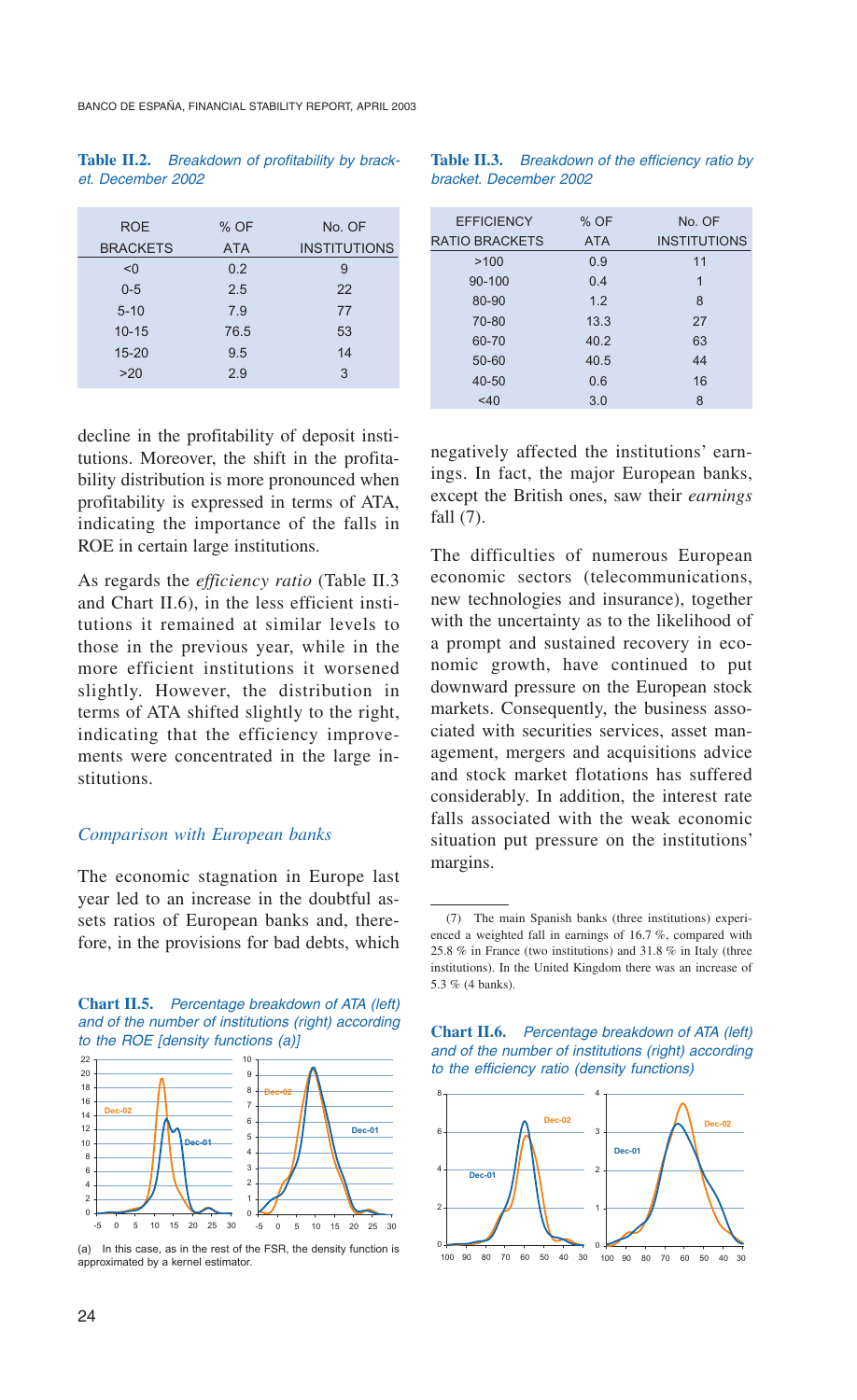#### **Box II.2**

#### **Return on risk-adjusted capital**

In recent years the need for an ex ante method of measuring transactions that takes into account not only nominal return but also the risk incurred has prompted the development of different measures which have in common the incorporation of expected costs (including expected losses) and, above all, the measurement of return as a function of the capital consumed. Competition for capital among different business units of the same institution and the chance to improve objective-based compensation policies have spurred interest in such measurements. Finally, the strong competition between institutions to attract business, which on occasions may lead them to accept transactions at very low prices, requires a tool able to select the deals that contribute value to the institution by delivering a yield that is sufficient to cover costs and provide a return on capital. A threshold marking the minimum risk-adjusted return constitutes a tool that enables a decision to be made on whether or not to accept a transaction.

Of particular note among these measures is the so-called *RORAC* (Return on Risk-Adjusted Capital). Given a unit, which can be a transaction, a portfolio, a line of business, etc., the basic formula is:

$$
RORAC (Unit) = \frac{I_E - C_E - EL}{K_{eco}}
$$

where,  $I<sub>E</sub>$  is the expected income associated with the unit, *EL* the expected credit loss,  $C<sub>E</sub>$  the other expected direct and indirect costs and K<sub>eco</sub> the economic capital consumed. This capital covers the unexpected losses up to a certain limit (or confidence level) which depends on the probability of default *(PD)* that the institution wishes to establish. This basic formula has variants that basically depend on which elements are included in the term  $C_{E}$ . For example, regulatory capital can be considered to be a cost, a return can be assigned to the capital consumed, etc.

Depending on the association of the economic capital with each unit, the RORAC systems can be classified into two groups:

- 1) "Bottom-up" schemes: The starting point is the capital needed for each transaction, and from there the transaction RORAC is obtained. By aggregating the revenues and costs and taking into account the effects of diversification on the capital consumed, the RORAC are calculated for the rest of the units. This system requires there to be ratings in all the units in order to calculate capital requirements from the transaction level (1).
- 2) "Top-down" schemes: The starting point is a figure for the required total economic capital (2). This figure, together with the amount relating to diversification of the various units, is allocated among the units. The scheme continues down to transaction level. The other known elements are used to calculate the various RO-RAC. The advantage of this procedure is that in principle it does not require there to be rating systems in all the units. Its drawback is the strong subjectivity involved in allocating the capital and in assigning the diversification gains.

The *main applications of RORAC methodology* are: i) obtaining minimum reference prices; ii) implementing compensation systems based on return on capital consumed; iii) quantifying the diversification effect across different units; iv) serving as a tool for making strategic investment or divestment decisions; and v) furnishing shareholders and other agents with a quantitative measure of the return on capital that incorporates the risk incurred in obtaining it.

In practice there are certain *difficulties* with these systems. The first is calculating the economic capital required for a unit and, therefore, quantifying the effects of diversification. There is no accepted standard for assigning economic capital, not even for credit risk. Moreover, all the capital consumed (not just that relating to credit risk) must be incorporated. Second, both calculating the expected loss for certain portfolios and allocating indirect costs can be difficult.

Despite the difficulties, in Spain the largest institutions have RORAC systems in place, although they differ greatly in scope of application, complexity and operation. There is no large institution with a "bottom-up" RO-RAC system for all its business units, basically because of the lack of reliable rating systems in some units. RO-RAC's main use is to prepare reports for senior management on the risk-adjusted return (on credit) of the various business units. In addition, some institutions use it for the approval of transactions and for pricing.

Although the current RORAC systems are undergoing major improvements, they still do not adequately take all costs into account, they only have regard to credit risk in calculating the required capital and their use in pricing is usually not fully binding but merely one more source of data.

<sup>(1)</sup> The ratings enable the determination of the expected loss (EL) associated with the transaction and, after building a model, of the unexpected loss (UL).

<sup>(2)</sup> This implicitly means having to set a certain probability of default (PD) that will lead the rating agencies to assign a certain rating to the institution's long-term issues.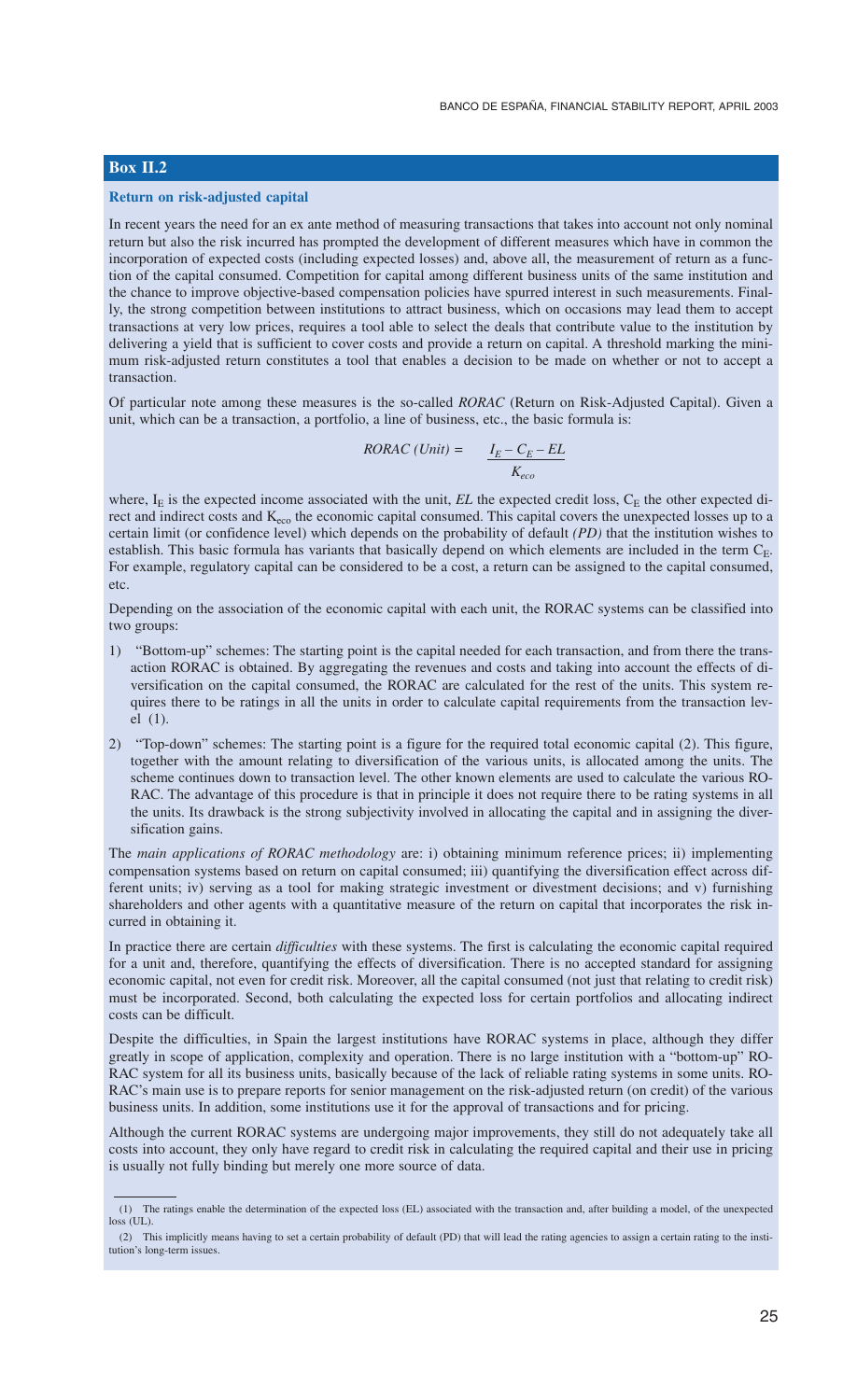#### **Chart II.7.** *Stock market prices and implied volatility of the large European banks*



Source: Bloomberg and in-house calculation.

Note: Prior to calculation of the average, the stock market prices have base 100 in January 2002.

This conjunction of factors explains the relative performance of the banking sector's *stock market indices.* Thus since January 2002, the European index DJ Stoxx Banks has fallen by 26.9 %, a slightly higher decline than that in the Madrid Stock Market Financial Index (23.9 %).

The differences in the cyclical position of the European economies, the different types of business engaged in (both according to customer segment and at geographical level) and the risk profile chosen by the institutions make for a wide dispersion in the stock market performances of the large banks and in their *implied volatility* (a measure of the risk perceived by the market). The Spanish institutions are not far from the European average (Chart II.7), despite their significant presence in Latin America and the difficulties, mentioned in Chapter I, of the region in 2002.

The *betas* of the main Spanish banks (8) increased in 2002 with respect to 2001. However, in relative terms, the Spanish institutions improved, moving up from the last to the second-last quartile in comparison with the main European banks.

The banks' specialisation in different customer segments is probably related to the return obtained by them and to the *risk*  assumed (9). The effect of these factors

| <b>Table II.4.</b> Correlation coefficients between |  |  |  |
|-----------------------------------------------------|--|--|--|
| lending business segments and return and risk       |  |  |  |
| variables. Large European banks                     |  |  |  |

|                          | Mortgages                 | Personal   | <b>SMF<sub>s</sub></b>   | Large Corp.              | Other   |
|--------------------------|---------------------------|------------|--------------------------|--------------------------|---------|
| Total shareholder retrun | $0.41$ <sup>**</sup> )    | 0.08       | $-0.31$ <sup>**</sup> )  | $-0.11$                  | $-0.20$ |
| <b>ROF</b>               | $0.28$ <sup>*</sup> )     | $-0.10$    | $-0.23$                  | $-0.07$                  | $-0.02$ |
| Bad debt prov. / debt    | $-0.29$ <sup>(**)</sup> ) | $0.25$ (*) | $0.34$ <sup>(**)</sup> ) | $-0.03$                  | $-0.08$ |
| <b>Efficiency ratio</b>  | $-0.41$ <sup>(**)</sup> ) | $-0.11$    | 0.15                     | $0.25($ *)               | 0.20    |
| Volatility               | $-0.26(*)$                | $-0.23$    | $-0.03$                  | $0.30$ <sup>(**)</sup> ) | 0.20    |
| Doubtful assets ratio    | $-0.50$ <sup>(**)</sup> ) | $-0.07$    | 0.19                     | $0.42$ <sup>**</sup> )   | $-0.01$ |
| Solvency ratio           | $0.33$ <sup>**</sup> )    | 0.23       | $-0.34$ <sup>**</sup> )  | $-0.03$                  | $-0.15$ |
|                          |                           |            |                          |                          |         |

Source: In-house calculation, Schroder Salomon Smith Barney and Moody's

can be roughly assessed by analysing the partial correlations between the credit portfolio composition by business segment and various measures of return and risk (10).

Although certain of the conclusions must be regarded with caution given that the number of observations is limited, that many of the institutions' variables refer to 2001 (because the December 2002 data are not yet available) and that the usual limitations of a partial correlation analysis apply, the results are, in general, consistent (Table II.4).

The shareholder return of the institutions highly specialised in mortgage lending has performed more positively in the last two years. Similarly, although the correlation is lower, there is a positive relationship with the ROE. The higher return is related to lower provisions for bad debts and higher efficiency. In addition to a higher return, the mortgage portfolio had a greater weight, which resulted in lower volatility of the shareholder return, in a lower doubtful assets ratio and in a higher solvency ratio. Nevertheless, a prolonged deterioration of the financial position of households could reverse these results.

<sup>(8)</sup> Estimated by the CAPM (Capital Asset Pricing Model).

<sup>(9)</sup> Box II.1 analyses a measure of risk-adjusted return used to a greater or lesser extent by the deposit institutions in their management.

Note: All the correlation coefficients are calculated between each explanatory variable and a given segment's percentage of the total credit portfolio. Both the total shareholder return and the volatility are calculated from the beginning of 2001 to March 2003. \* denotes significance at 10 % and \*\* at 5 % levels.

<sup>(10)</sup> A recent report by Schroder Salomon Smith Barney (Equity Research: Europe. Banks, January 2003) estimates the distribution by business segment (mortgages, personal loans, SME financing, large corporates financing and rest of portfolio, including financing of public authorities) of the credit portfolio of 50 European banks in 15 countries.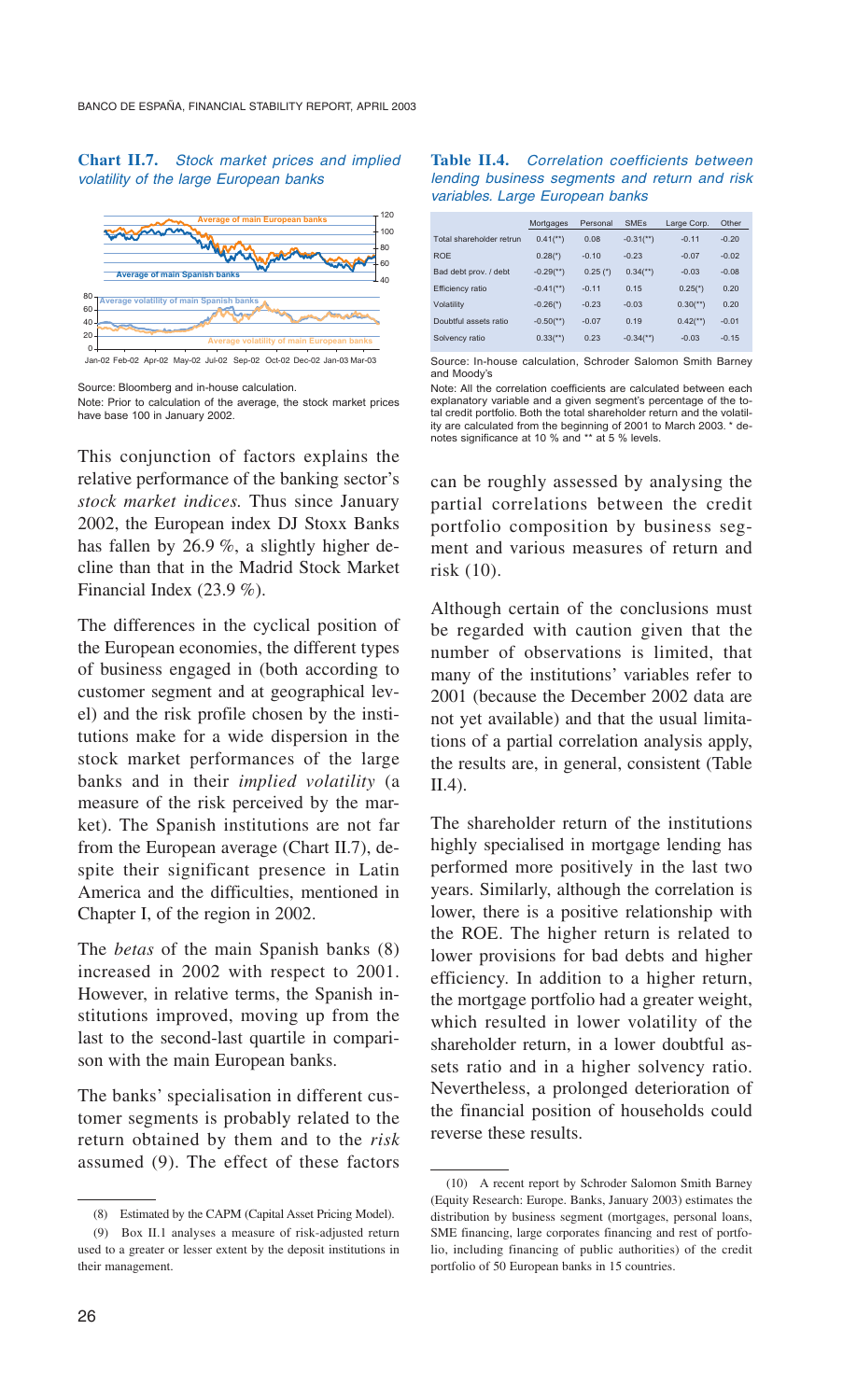The greater specialisation in small and medium-sized enterprises meant that the shareholder return was more unfavourable, partly because of the greater need for bad debt provisioning. Nonetheless, greater specialisation in this business segment does not seem to involve higher risk, despite the lower solvency ratio.

Noteworthy last year regarding the institutions with a stronger presence in the provision of financing to large companies was their greater inefficiency and their higher level of risk, including both stock market risk and that reflected in doubtful assets ratios. The higher volatility of these institutions' stock market prices could be the result of the uncertainty generated by increasing default levels and by their greater general exposure to wholesale business (investment banking and asset management). This contrasts with the situation at the end of the last decade, when this type of business contributed to the institutions' high profitability, helped along by a favourable stock market.

Wider diversification of a credit portfolio contributes to reducing risk. It is therefore to be expected that the institutions bear this in mind in managing their credit risk. The institutions with scant comparative advantage in certain business segments not forming part of their traditional core activity should take into account the cost entailed in diversifying into unfamiliar segments. In these cases, their diversification efforts should probably focus on the traditional credit portfolio.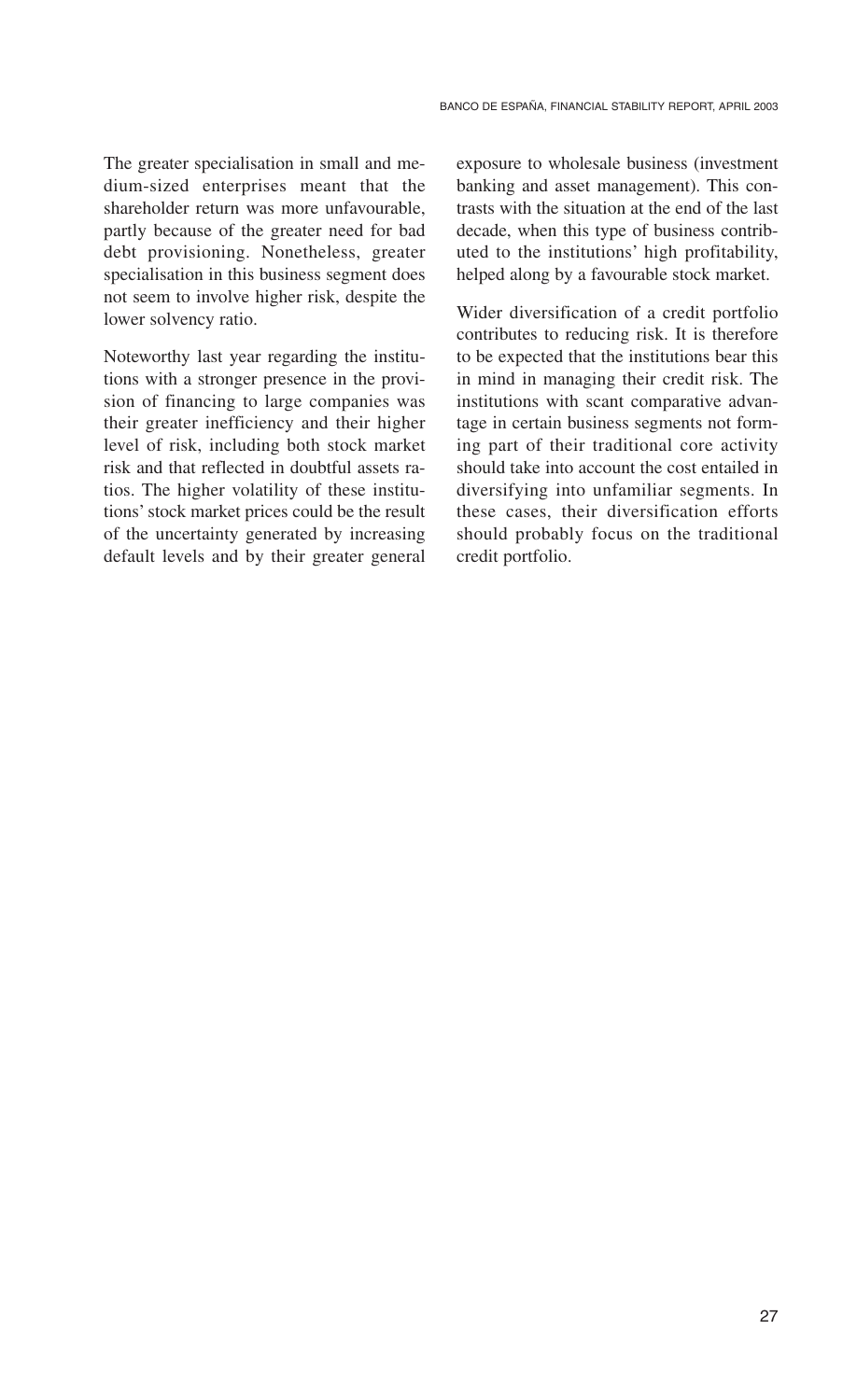### **CHAPTER III Solvency**

#### **III.1. General situation**

The *solvency ratio* of the deposit institutions measured under Spanish regulations was practically unchanged from the level of December 2001 (11.1 %), although there was a slight decline  $(0.3$  percentage points) in that calculated under the rules of the Basel Committee on Banking Supervision (BCBS), which are less demanding. Nevertheless, the latter ratio stood at 12.6 %, still well above the minimum requirement of 8 % (Chart III.1).

The above-mentioned stability of the total solvency ratio (eligible capital in relation to risk-weighted assets) masks the sharp slowdown in the growth of its two components. The growth of own funds slowed sharply from a year-on-year rate of 14.7 % in 2001 to 2.1 % in 2002. The capital requirements also grew more slowly (down from  $9.2\%$  to  $2.3\%$ ), in line with the credit slowdown in the private sector and the increase in the relative weight of mortgage-secured credit.





The *Tier 1 ratio* (Tier 1 capital as a proportion of risk-weighted assets) continued its downward trend and fell 0.2 percentage points to 8.5 % as a result of the slight decline in Tier 1 capital and the moderate increase in capital requirements. Nonetheless, the ratio is more than twice the minimum requirement (4 %).

The slight fall (0.1 %) in Tier 1 *capital,*  which accounts for 77 % of the total capital, was caused by the lower contribution from reserves as a result of the smaller amount of preference shares, and by the higher losses in consolidated companies, due basically to the depreciation of the Latin-American currencies (Chart III.2). However, the contribution of reserves in consolidated companies to Tier 1 capital was to raise it.

Tier 2 capital was practically unchanged, after growing by 30.8 % in 2001 (Chart III.2). This stagnation essentially arose because of the smaller contribution to its growth made by subordinated debt (which accounts for more than 90 % of the total).

**Chart III.2.** *Contribution to the change (%) in Tier 1 (left) and Tier 2 (right) capital*

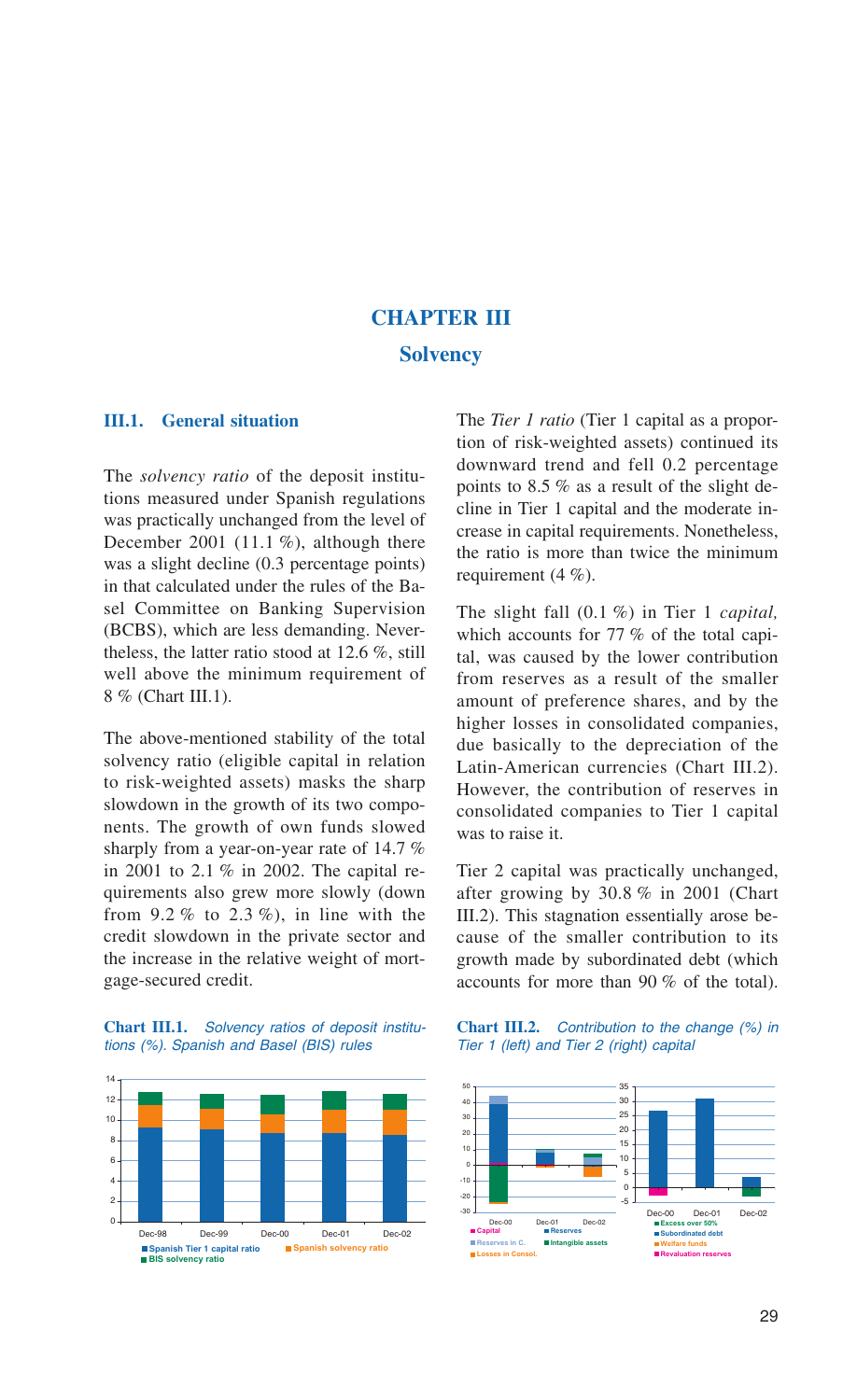#### **Chart III.3.** *Contribution to the change (%) in capital requirements (left) and credit risk (right)*



Another less important reason was that the developments in Tier 1 capital had the effect of putting a cap on Tier 2, thus giving rise to an increase in the deductions (1).

As noted above, *risk-weighted assets* grew at more moderate rates than in previous years, following the trend initiated in 2001 (Chart III.3). This was mainly because the requirements for credit risk (the weight of which is 95 % of the total) grew less as a result of the smaller contribution from the assets weighted at 100 %. However, the more expansionary behaviour of mortgage lending, analysed in Chapter I, explains why more than half the increase in requirements arose from credit weighted at 50 %.

The last FSR (Box III.1) set forth the main differences between the definitions of capital under Spanish and under BCBS rules. In December 2002 most of the difference arose because Spanish Tier 2 capital did not include the general provision and statistical provision for bad debts (Chart III.4). These differences made capital under the BCBS definition 14 % higher than under Spanish rules.

As regards the quality of capital, preference shares (16 % of total capital) diminished by 4.7 %, while subordinated debt (25 % of the total) continued to grow, although more slowly (3.7 %).





In analysing the solvency of Spanish deposit institutions, one should not overlook the *statistical fund* that they have been accumulating since July 2000 to cover expected or latent losses in the credit portfolio. In terms of credit to the private sector, the relative weight of this fund has been increasing (Chart III.5), although more and more slowly due to the progressive rise in the specific provisions analysed in Chapter II (Chart II.4).

In December 2002, the statistical fund stood at around €4,500 million, somewhat more than 0.5 % of the total credit to the private sector. Whether or not it is deemed to be capital, evidently this provision strengthens the stability of the Spanish financial system by its anticipatory coverage of unidentified future credit losses that are latent in the credit portfolio.

#### **III.2. Analysis based on individual institutions**

Banks' surplus capital over the regulatory minimum (31 %) held practically unchanged following the 0.1 p.p. decline in the Spanish solvency ratio to 10.5 %. Meanwhile, at 11.7 % the solvency ratio of savings banks was more stable, with a surplus of 47 %, while their Tier 1 ratio held on its trend and declined by nearly 0.5 p.p. to 9.1 %, somewhat nearer to that of the banks (7.9 %). Under BIS rules, both types of institution saw their surplus decrease, al-

<sup>(1)</sup> Tier 2 cannot exceed 50 % of Tier 1. The excess over this limit is not eligible as Tier 2. Given a certain Tier 2 volume, a decrease in Tier 1 can give rise to the non-eligibility of a certain portion of Tier 2. Obviously, institutions near the limit have no incentive to issue additional subordinated debt.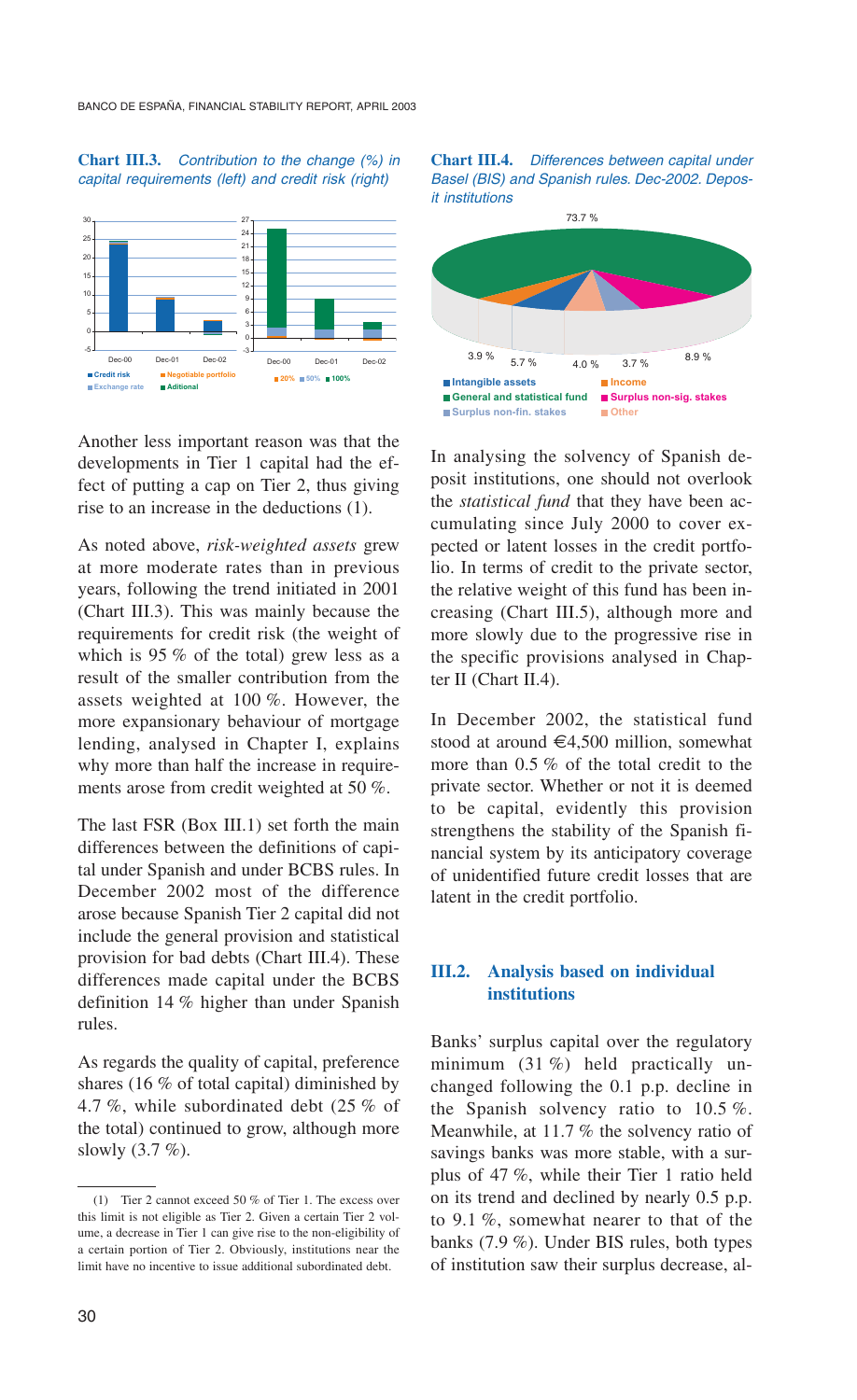#### **Box III.1**

#### **Market discipline in financial institutions**

The international regulation of the capital adequacy of the financial institutions under discussion includes, as one of its main policies, the promotion of credit institutions' information transparency as a preliminary step to involving the markets more deeply in the discipline of these institutions (1). The regulation of credit institutions is based on the assumption that the market fails to provide adequate incentives to the agents (shareholders and creditors) that have to see to the proper conduct of these institutions. The natural interest in involving the markets in the discipline of financial intermediaries has to be accompanied by analysis of the cause of market failure and of the specific circumstances allowing us to expect that market-based control mechanisms will be more effective in the future than they have been in the past. Efforts are focusing on, inter alia, a better understanding of regulation as a complement to or replacement of market discipline, within a reasonably general consensus about the special features of bank corporate governance, as distinct from the problems of control over the decisions of companies in other sectors of the economy.

In market economies the behaviour of companies is largely explained by the preferences and incentives of shareholders that, in exchange for contributing capital and being residual beneficiaries, receive the right to make the key management decisions. When circumstances make it necessary to delegate many of these decision-making powers to professional management teams, the behaviour of companies is explained by looking at the possible *conflicts of interest* between *shareholders* and *managers* and the possibility that shareholders actually have of influencing the conduct of those who control the use of the companies' assets. Second-last in order of priority when it comes to recovering the funds contributed by them, are the financial *creditors* that have entered into debt agreements. One of the aims of insolvency law is to provide a means of protecting creditors when companies fail to honour debt agreements. These creditors are protected contractually (guarantees, terms, interest rates, etc.) to prevent shareholders from unfairly benefiting from misuse of their powers of decision rooted in formal ownership of the company, and they thus become important players in the control of companies' activities.

*Deposit institutions* are entrusted by society with acting as "delegate supervisors" to control the proper use of the funds delivered to them by savers. Banking theory has shown that banks' incentives to act efficiently as delegate supervisors make it recommendable that the contract binding savers and banks should be a debt agreement, like a deposit agreement. The banking business emerges as a highly indebted one, much more so than undertakings in any other sector of the economy. The possible conflict of interest between shareholders and creditors takes on particular importance in companies with such high gearing, since the shareholders receive all the benefits of the favourable results and their losses are limited in the event of unfavourable results arising from risky investments. The shareholders extract wealth from the creditors by taking risks in excess of those that would maximise the joint wealth of creditors and shareholders. When the shareholders delegate management of the bank to professional managers, the assessment of the *ex ante* risk of expropriation of the creditors/depositors requires these professionals' incentives and decision-making ability to be taken into account. Savings banks, where the residual decision-making rights are shared by various groups (workers, depositors, general government representatives and founding entities), give rise to other issues of their own.

The adoption of market discipline as a part of the governance of any company makes it necessary to consider, among other factors, the advantages and drawbacks for economic efficiency of a dispersed or concentrated *shareholder structure.* The dispersal of ownership among small shareholders that purchase and sell shares in the market with no commitment to the organisation promotes capital market liquidity and facilitates the assignment of risk, thereby reducing the company's cost of capital. In exchange, the small shareholders do not involve themselves in direct control of the company's management and therefore the managers have a wide margin to act at their discretion, within the limits imposed on them by the threat of take-over and by competition in the product market. This is why external control mechanisms are of such importance in these cases and it is necessary to take initiatives to ensure than they work effectively by, for example, promoting transparency. Large shareholders have incentives to control the managers and they themselves may even direct the company. Possible drawbacks are their entrenchment in positions of control and the opportunities for them to extract excessive private income to the detriment of minority and floating shareholders.

Similar factors are found in the banking business and they must be taken into account when assessing the strengths and weaknesses of a given shareholder structure and when considering the viability of external control mechanisms. Chart A shows that there are important differences in the concentration of capital in Spanish banks. As in other countries, the larger the institution the lower the concentration of capital in the higher-ownership brackets. Also, the shareholder structure is more fragmented than that of companies in other sectors of the economy.

<sup>(1)</sup> Particularly by means of Pillar 3 of the new capital accord being developed by the Basel Committee on Banking Supervision.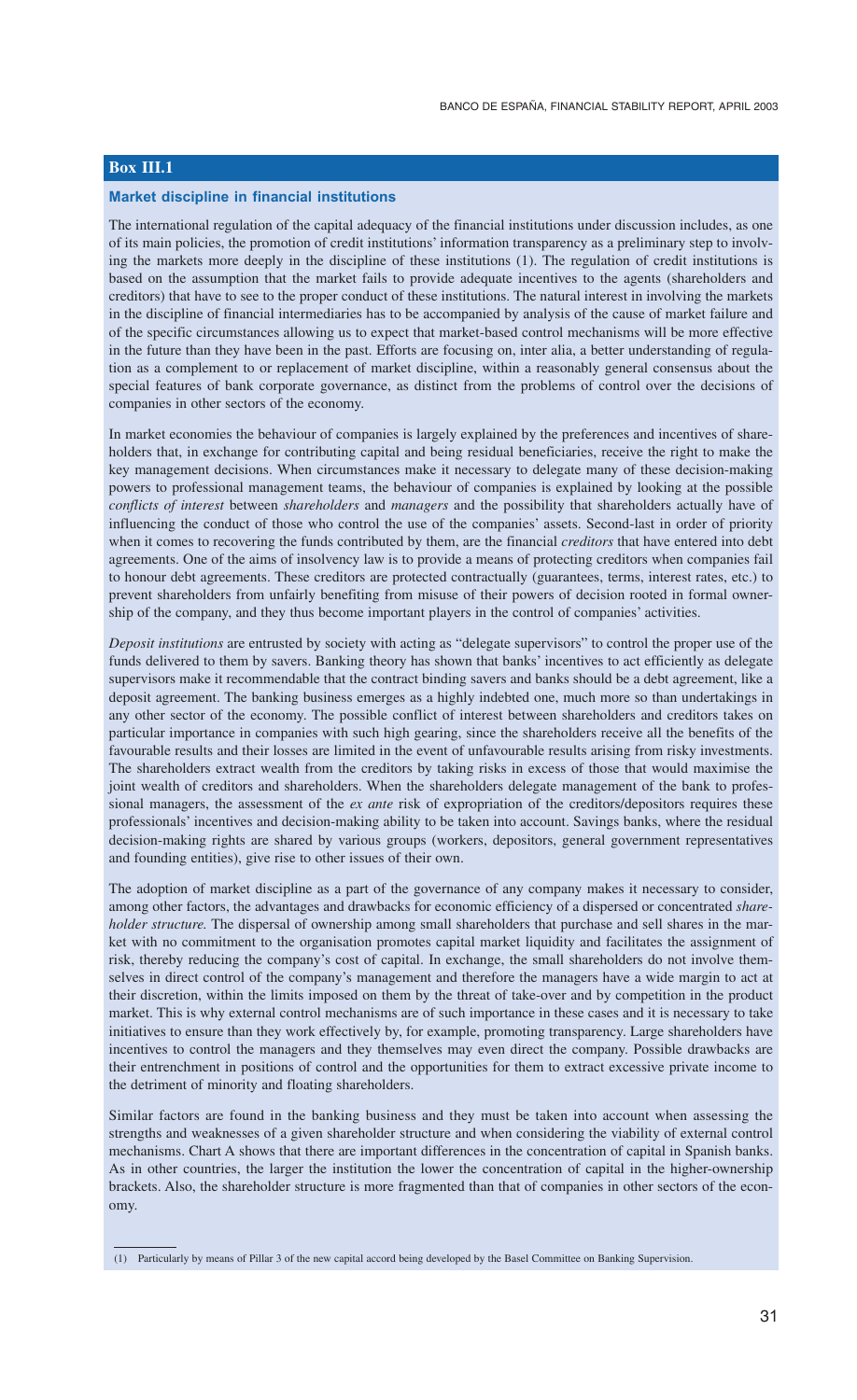#### **Chart III.5.** *Statistical fund. Millions of euros and % of credit to the private sector. Deposit institutions*



though their ratios are both still above 12 % (Chart III.6).

*Banks* saw a decline in total capital and in capital requirements that broke a longstanding upward trend. Within total capital, both the Tier 1 and the Tier 2 components decreased (7.1 % and 10 %, respectively). The former did so because of the sharp rise in losses in consolidated companies and the decrease in reserves for the reasons noted above (Chart III.7). The latter fell as a result of the decrease in subordinated debt (Chart III.8) and, indirectly, of the fall in Tier 1 capital.

The lower credit growth in the business in Spain and the substantial fall in foreign business ("exchange rate effect") explain the decrease in requirements in respect of credit risk in the banks (Chart III.9). However, mortgage credit continued to rise at consolidated level, which accounts for the positive contribution from the 50 % bracket.

In *savings banks,* Tier 1 and Tier 2 capital continued to increase (8.1 % and 20.2 %, respectively), but more slowly than in 2001. The change in Tier 1 capital was mainly caused by the lower contribution from reserves (Chart III.7), while that in Tier 2 capital was due to the lower growth in subordinated debt (Chart III.8).

Risk-weighted assets continued to grow at high rates (13.8 % in December 2002), including both those weighted at 100 % and those secured by mortgages (Chart III.9). **Chart III.6.** *Solvency ratios (%). Spanish and Basel (BIS) rules. Banks and savings banks*



This can be attributed to the concentration of lending activity in Spain and to the expansion of lending in 2002.

Preference shares and subordinated debt behaved differently in banks and savings banks. In the case of banks, the outstanding balance of preference shares fell (owing to redemption and to the "exchange rate effect" of the depreciation of the dollar against the euro, since some of them were issued in dollars), as did that of subordinated debt. However, nearly half of the total capital consists of these instruments (Chart III.8). Both types of security continued to grow in savings banks, although at lower rates. Despite this, the relative weight of both was 37 % of the total.

The breakdown of the solvency ratio by number of institutions shows a higher concentration in the brackets below 10 % (Table III.1). In 2001 the institutions with a solvency ratio below 10 % did not represent more than 10 % of ATA, while in 2002 they accounted for 33 %.

#### *Large exposures*

A very high exposure to a single borrower can jeopardise the stability of an entity if the customer should get into difficulty. An appropriate credit policy should consider the question of large exposures very carefully, even if, as is usually the case, this concentration of financing (loans, guarantees, fixed income, equities and certain de-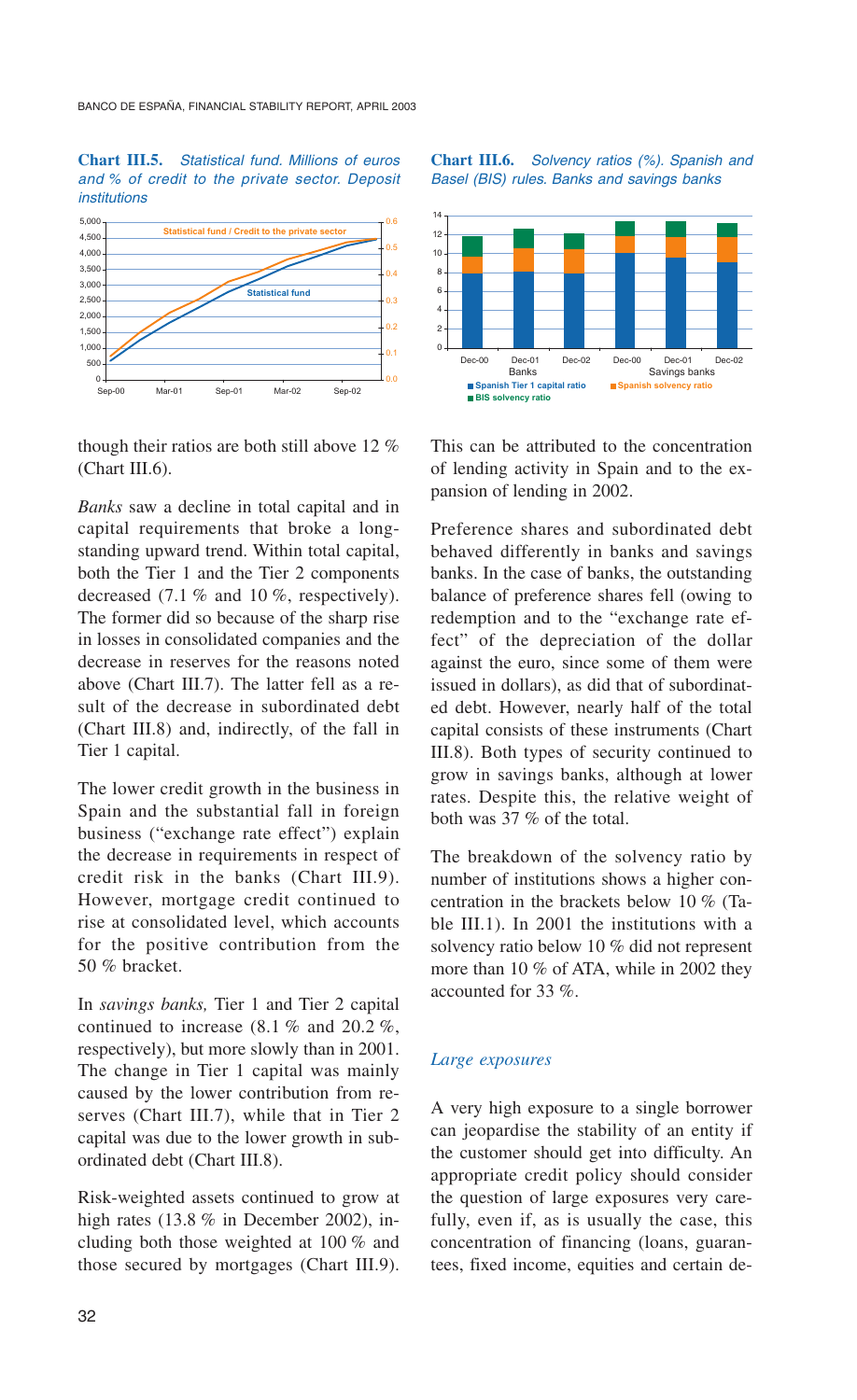#### **Box III.1** (continuation)

The participation of non-residents (mostly institutional investors or other banks with which there are cross-holdings) in the capital of Spanish banks exceeds 50  $\%$  in certain institutions, while in others, normally the smaller ones, the percentage is very low (Chart A). These institutional investors with individual holdings, on average around 1 %, have the incentive and the capacity to watch over bank managers more closely.

In addition, institutions differ substantially in the percentage of shares owned by members of the Board of Directors (Chart B). However what is important in this case is having information on the percentage of capital r*epresented* by the Board.

Eliminating directors' golden parachutes should increase the scope of action for external control mechanisms, while the competition and rivalry to which Spanish credit institutions are subject is probably the most important stimulus to efficient action. This same competition likewise stimulates savings banks which, as is known, are impenetrable to control mechanisms acting via external acquisition.

The singularity of banking derives from the importance of funding attracted in the form of debt (deposits), generally spread among many small creditors. The scant individual incentive for these creditors to involve themselves in active control of the management of banks (due to the well known free-rider problem) must be contrasted with the risk of expropriation borne by them. The risk of runs on banks as a result of their function of providing liquidity to the economy has made it advisable to establish deposit insurance to reassure the small savers that hold bank deposits. This insurance encourages depositors to be even more passive and raises the incentive of shareholders/managers to take excessive risks.

One of the challenges of market discipline for credit institutions is to involve creditors in control, since they are in principle the ones most affected by the inclination to take excessive risks when the bank is only concerned about the wealth of its shareholders. To do this, information transparency will have to be improved to reduce the cost of obtaining the information used as a basis for control, but it will also be necessary to ensure that there are adequate incentives so that the private benefits to the creditors that involve themselves in control are positive. For this condition to be met, the creditors will have to be significant and possess certain professional monitoring skills. The subscription of subordinated debt may provide a means of achieving these objectives and the assessment of this debt by national and international regulatory agencies should take into consideration, among other things, the opportunities offered by this financing instrument to involve the significant creditors in the control of credit institutions. Spanish experience indicates that to date in deposit institutions full advantage has not been taken of the possibilities offered by their subordinated debt to involve creditors in control, since a significant part of this debt, and of the preference shares, is placed in retail markets (2).







Note: non-residents include only those with a percentage of capi-tal ownership exceeding 0.25 %. It is therefore a minimum level.

(2) This matter was analysed in detail in Chapter III of the last FSR.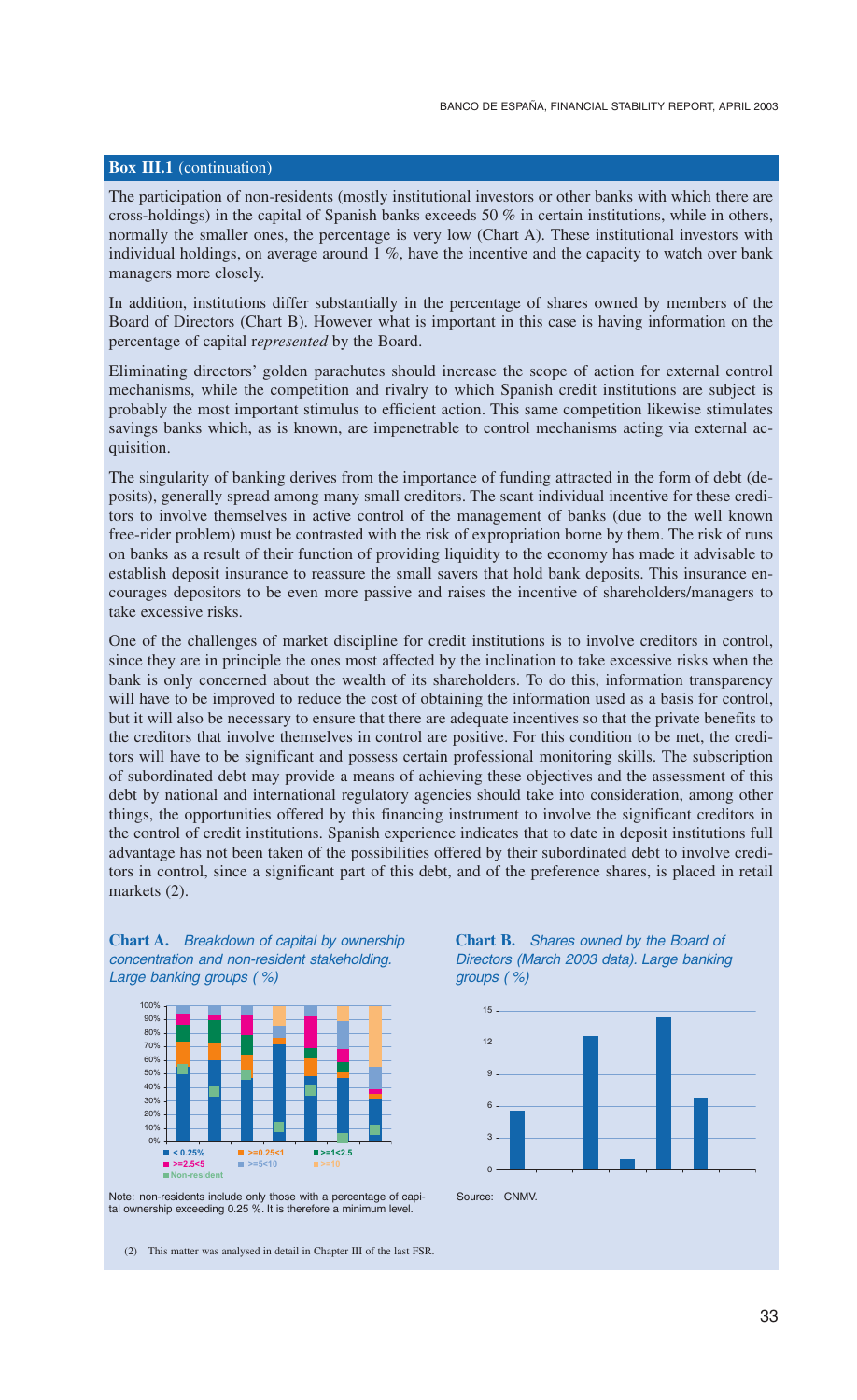#### **Chart III.7.** *Contribution to the change in Tier 1 capital (%). Banks and savings banks*



rivatives) is extended to borrowers of high credit quality with a very low probability of default.

The regulator pays particular attention to large exposures because of their potential impact on institutions' solvency. A large exposure is defined as one to a single person or economic group the amount of which exceeds 10 % of the group's capital. The maximum limit set on a large exposure, after deductions, is 25 % of eligible capital (20 % if there is a relationship of control). Also, there is an overall limit on the total large exposures that an institution can assume: the amounts so classified cannot exceed eight times the total capital of the group in question.

The number of Spanish deposit institutions' large exposures subject to the overall limit decreased by nearly 8 % in 2002. In particular, this decrease was more than 20 % among those large exposures that make up more than 15 % of the institutions' capital. Chart III.10 shows that a substantial portion









of the large exposures is concentrated in the brackets with a lower relative weight in capital. Measured as a percentage of credit to the private sector plus the equity portfolio, in December 2002 the large exposures stood at 9 %, compared with 9.6 % in 2001. This decline may be due, among other factors, to the purchase by the institutions of protection through credit derivatives.

Despite the decrease in the number and relative importance of large exposures, the institutions have to continue monitoring counterparty quality in detail because of the impact that these transactions can have on the institutions' capital.

#### *Dividends*

The net income earned by institutions can be used to compensate shareholders (or augment the resources of savings banks' welfare funds) or to build up the institutions' own funds. The payment of dividends in banks is discretionary. However, trans-

#### **Table III.1.** *Breakdown of solvency ratio by bracket (%). Total deposit institutions*

| SOLVENCY RATIO % OF |      | No. OF           |
|---------------------|------|------------------|
| <b>BRACKETS</b>     |      | ATA INSTITUTIONS |
| < 8                 | 0.0  | O                |
| $8 - 9$             | 1.6  | 8                |
| $9 - 10$            | 31.5 | 34               |
| $10 - 12$           | 48.3 | 45               |
| $12 - 15$           | 16.2 | 35               |
| >15                 | 2.5  | 55               |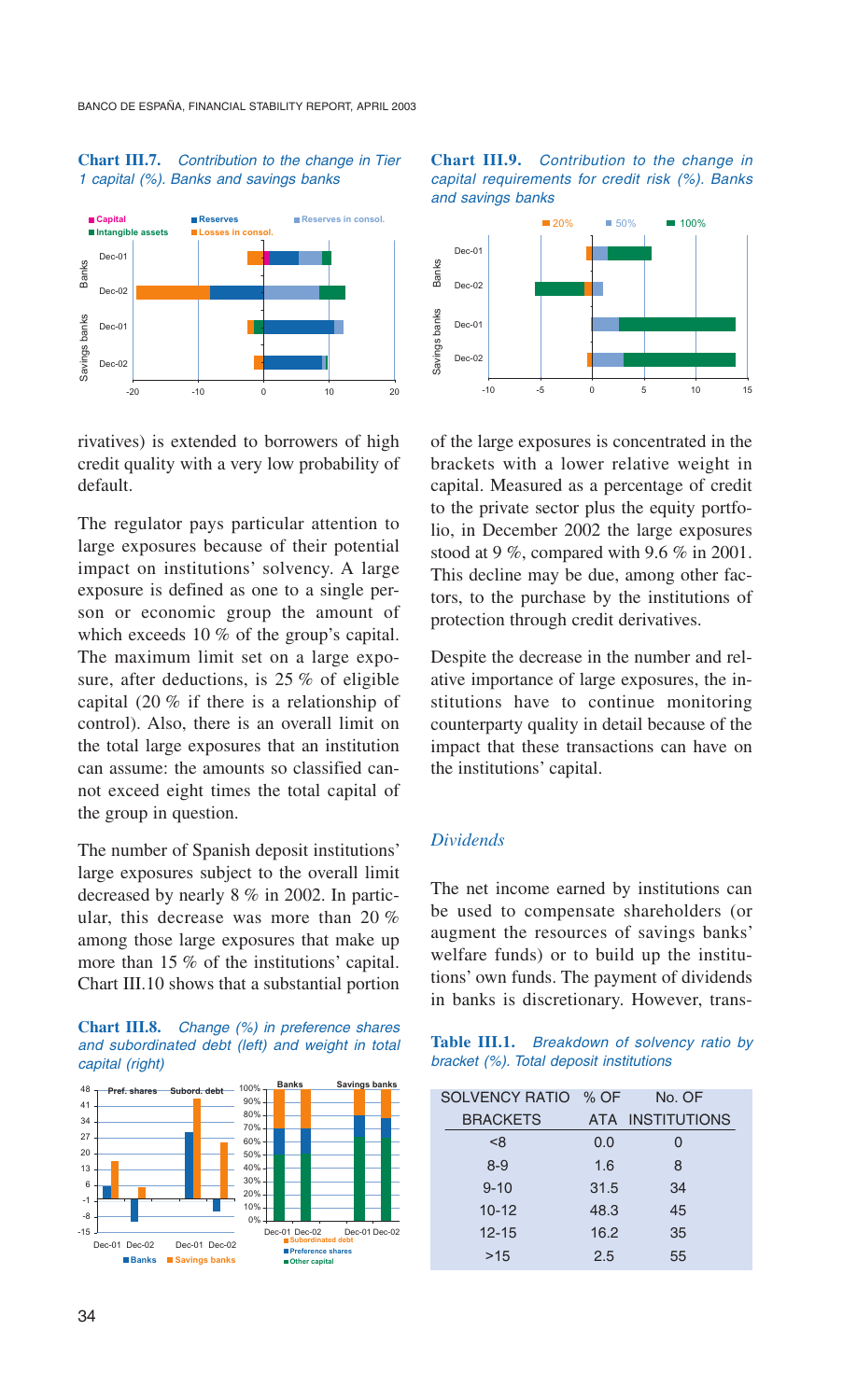**Chart III.10.** *Density function of the number of large exposures versus their amount as a proportion of capital (%). Deposit institutions*



fers to savings banks' welfare funds are regulated due to the nature of these institutions, which cannot increase their capital. The tax treatment of dividends and of transfers to welfare funds is another differentiating factor: the payment of dividends is not tax deductible for the institution while the financing of welfare funds is.

These differences in nature and legal status mean that the ratio of dividends to income after taxes (pay-out) differs substantially between the two groups of institutions (Chart III.11). As might be expected, the pay-out is much lower in savings banks because they depend on retained earnings for business expansion, because transfers to welfare funds are regulated and because of the tax effect (2).

The ratio is notably stable over time in savings banks, as compared with the tendency to grow in banks. If the largest banks (the four included in the Ibex-35 index) are excluded, the pay-out is much more stable over time, although clearly higher than that of the savings banks (it has hovered around 50 % in recent years).

The pay-out of the above-mentioned four largest banks, which have large consolidated groups, is usually calculated in terms of the net income attributed to the group. Thus calculated, it can be seen (Chart III.13) that in 2002 there was a significant increase in

**Chart III.11.** *Pay-out of banks and savings banks. Data of individual institutions*



Note: The pay-out is calculated by dividing the dividend or transfer to the welfare fund by the after-tax income.

the pay-out. At the same time, in 2002 the growth of the income attributed to the group changed sign from positive to negative (3).

Although there are different theoretical hypotheses (backed to varying degrees by empirical evidence) on the role of dividends as a signal, there is no doubt from the standpoint of prudence that the dividend policy must have close regard for the institution's level of own funds, their quality and the uncertainties that may bear on them in the future (4). A significant increase in the pay-out in a year of falling profits and high uncertainty about economic performance has to be assessed carefully, particularly in relation to the capital surplus maintained and to how it will foreseeably change in the future.

Although the relative weight of dividends in the institutions' overall capital is usually small, the high pay-out level means that their importance increases substantially in relation to the flow of capital. The decrease in capital in absolute terms at certain institutions in 2002 is another factor to be taken into account when deciding on the income to be distributed to shareholders.

The increase in the pay-out in 2002 could reflect the banks' interest in maintaining a certain stability in the dividend per share

<sup>(2)</sup> The tax effect results in there being a lower pay-out in savings banks whenever the absolute amount of the pre-tax income and of the distributed income is the same as in banks.

<sup>(3)</sup> This development was largely attributable to the two biggest institutions.

<sup>(4)</sup> This matter is also analysed in the Report on Banking Supervision in Spain (2002).